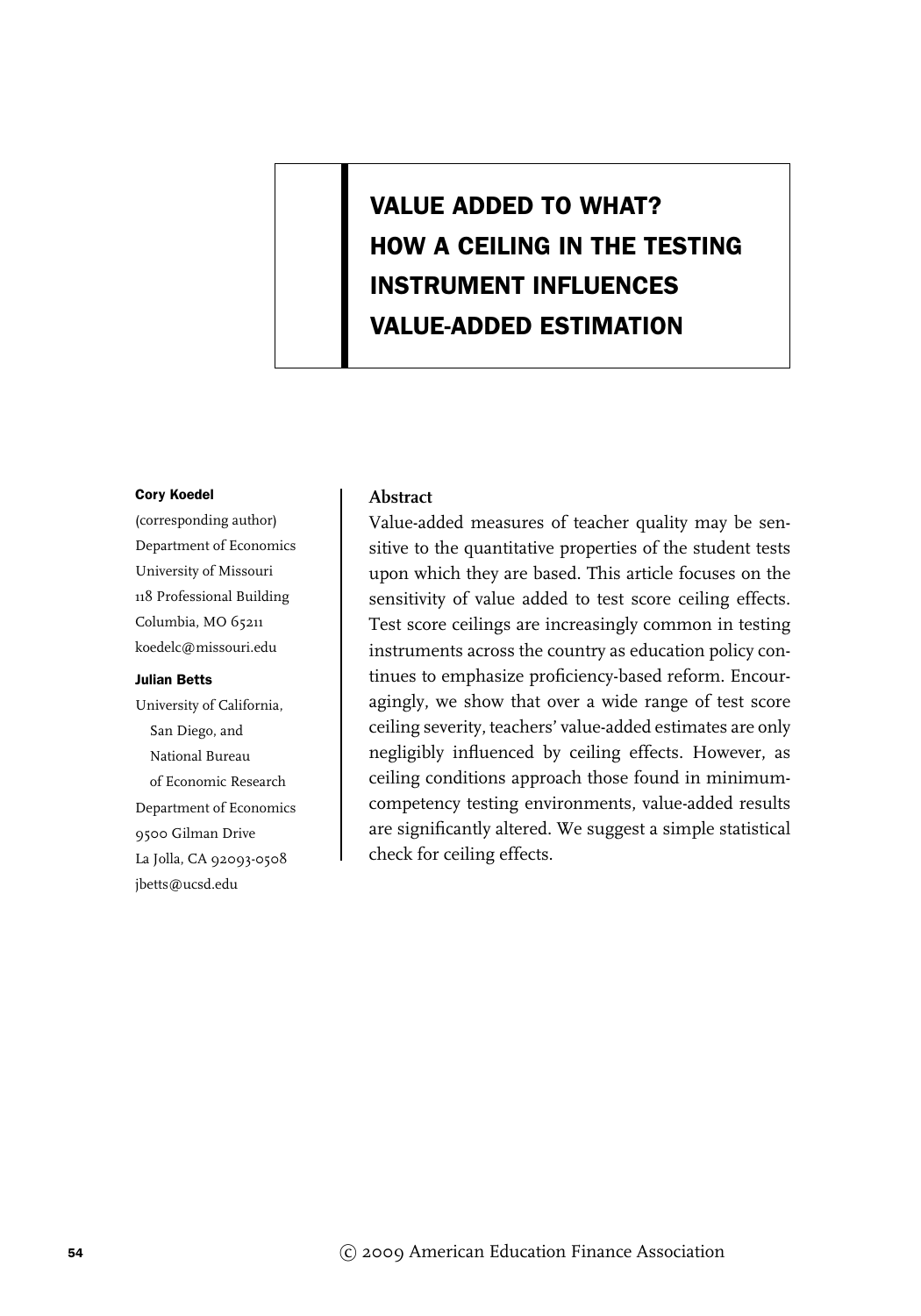## **1. INTRODUCTION**

Teacher performance pay is quickly gaining momentum in the United States. In fact, some districts, and even entire states, are already implementing performance pay programs for teachers that involve sizable public expenditures. For example, the Texas Governor's Educator Excellence Award Programs (GEEAP) allot a large fraction of their combined \$330 million annual budget to directly reward classroom teachers based on performance (Podgursky and Springer 2007).

The aspect of teacher performance that has received the most attention from policy makers of late, and is perhaps the most contentious, is value added to students' test scores. While the literature overwhelmingly indicates that there are important differences in teacher quality measured by value added, there is little consensus on the best approach for estimating value added. Furthermore, there is ample evidence that value-added measures of teacher quality are noisy, which creates some concern about the feasibility of using value added for large-scale teacher evaluation.<sup>1</sup> In addition to these unresolved issues, value-added estimates may be sensitive to the quantitative properties of the testing instruments upon which they are based.

This article evaluates the sensitivity of value added to a particularly relevant testing instrument property—the severity of test score ceiling effects. We refer to a "ceiling effect" as the tendency for gains in a student's test score to be smaller if the student's initial score is toward the top end of the distribution, simply because the student has little room for improvement given the difficulty level of the test. Ceiling effects will be most pronounced in minimum-competency or proficiency-based tests, which are being used increasingly across the United States. For example, twenty-two states nationwide use high school exit exams that are typically pitched at a middle school or lower high school level.<sup>2</sup> Furthermore, because federal No Child Left Behind (NCLB) legislation focuses largely on proficiency, mainstream proficiency-based testing is also becoming increasingly common.

The increased focus on proficiency in education coincides with the growing interest from researchers and policy makers in value added as a tool for measuring teacher performance. The impending collision of ceiling-affected testing instruments with value-added-based teacher evaluations motivates our analysis. Do ceiling effects influence value-added estimation? If so, how important are ceiling effects, and how severe must they be to significantly alter value-added results?

<sup>1</sup>. See, for example, Aaronson, Barrow, and Sander (2007), Hanushek et al. (2005), Koedel and Betts (2007), and Rockoff (2004). In addition, Rothstein (forthcoming) shows that value-added estimates may be biased by student-teacher sorting.

<sup>2.</sup> The nationwide count applies to 2006 and was calculated based on information in Warren (2007).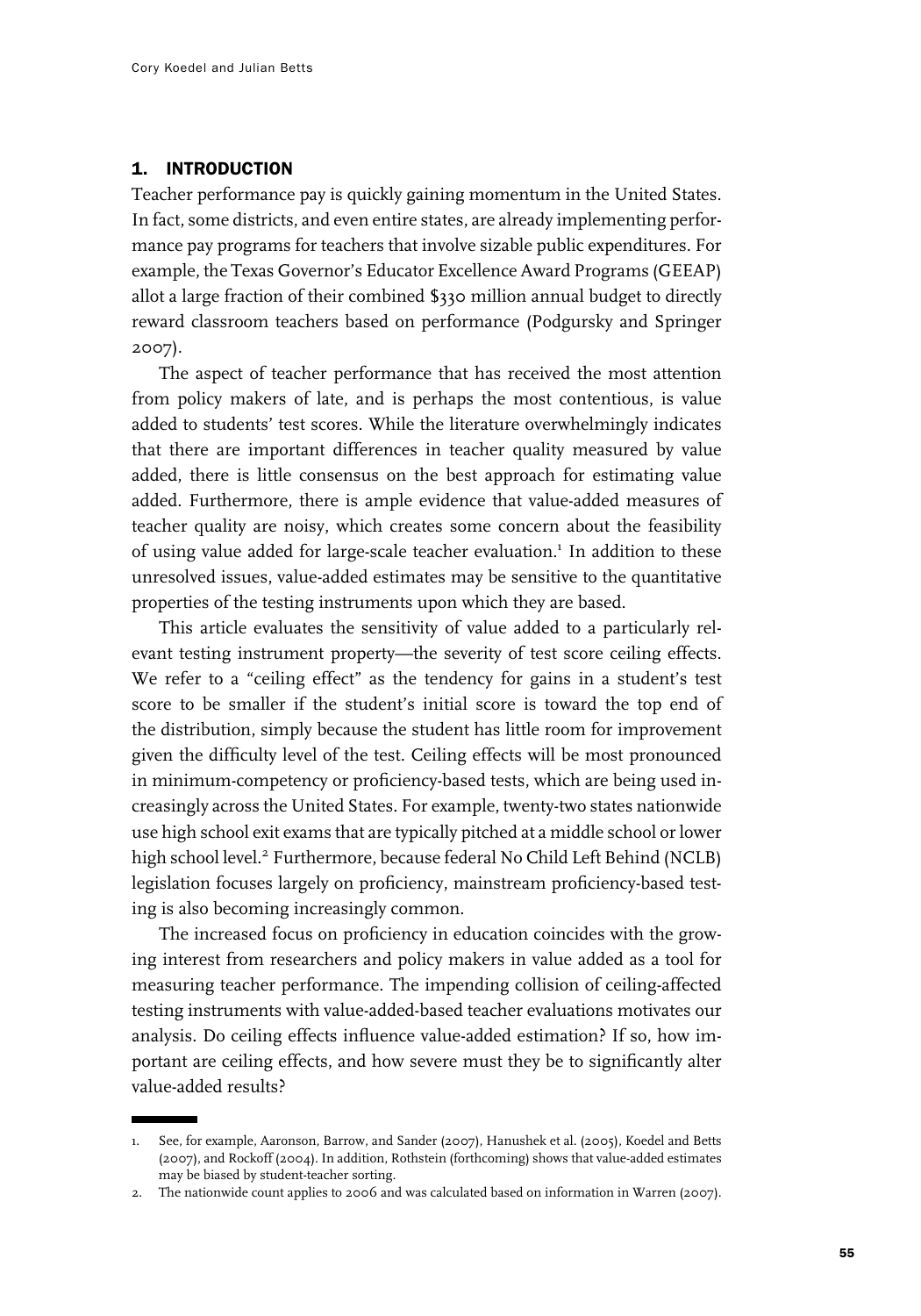We answer these questions using a testing instrument where there is no evidence of a test score ceiling. Starting with our no-ceiling baseline, we simulate test score ceilings that vary in severity and evaluate their effects on teacher value added. Our findings are generally encouraging—over a wide range of test score ceiling severity we find that value-added estimates are roughly impervious to ceiling effects. However, ceiling conditions approaching the severity of those found in minimum-competency testing environments noticeably alter value-added results.

### **2. TEST SCORE CEILINGS: INTRODUCTION AND MEASUREMENT**

Test score ceilings structurally restrict students' test score gains as test score levels rise. Because a test score ceiling directly influences the tool by which value added is measured, it is intuitive that it will influence results. For example, consider a testing instrument where a large fraction of the student population is at or near the maximum possible score. Teachers teaching these students will have little opportunity to add value to test scores. Furthermore, they are likely to use advanced curricula that focus at least partly on material that goes beyond the scope of the test, making their evaluations based on the test uninformative.

In practice it might be quite important whether a district uses a normreferenced or a criterion-referenced test for the purpose of evaluating teaching effectiveness. A norm-referenced test is a standardized test that is meant to estimate where a student ranks against the test score distribution of the reference group, typically the national student population. Such a test, if well designed, should exhibit few ceiling effects because it must include questions with a range of difficulty so that distinctions can be made among students throughout the test score distribution. Such tests have been in use for many decades.

More recently, partly as a consequence of NCLB, many states are using testing systems designed to measure student understanding of the content standards set by the state's Department of Education. We speculate that these criterion-referenced tests are more likely to exhibit ceiling effects, particularly when a state exam is intended, either explicitly or implicitly, to serve as a minimum-competency test. For example, in Mississippi the state-level test appears to be aimed at a fairly low level. In 2006–7, 90 percent of fourthgrade students scored at or above the "proficient" level in reading on the statelevel Mississippi Curriculum Test (MCT). However, just 19 percent of these students scored at or above the proficient level on the National Assessment of Education Progress (NAEP).<sup>3</sup>

<sup>3.</sup> From USDOE (2008). Cullen and Loeb (2004) illustrate another source of ceiling effects that is directly associated with NCLB—reporting requirements that require states to document the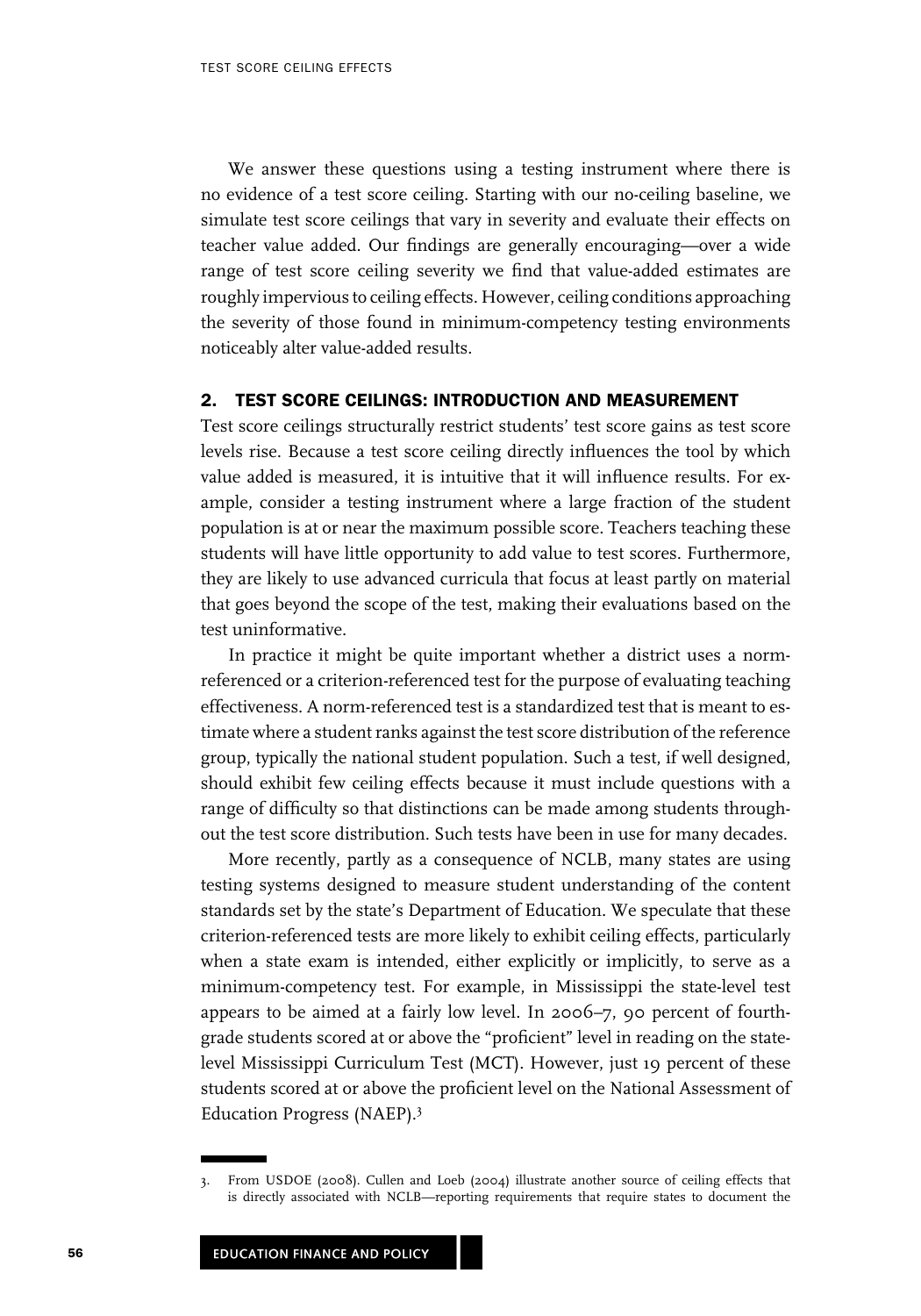One way to evaluate the impact of ceiling effects on teacher value added would be to find a population of students that had been tested in several consecutive years using two testing systems—one that lacked a ceiling effect and another that suffered from a ceiling effect. However, it is likely that the different tests in such a scenario would also differ in terms of content, confounding the ceiling effect. A second approach is to use a test that can be demonstrated not to suffer from ceiling effects and then to simulate test score ceiling effects using that instrument. This creates a counterfactual of what would have happened had the test been right censored. We adopt this approach by using Stanford 9 math test scores for fourth-grade students in the San Diego Unified School District. The Stanford 9 is a nationally norm-referenced test. For the population we study, we find no evidence of a ceiling effect (see below). It thus provides a way of comparing measures of teacher value added with and without a test score ceiling.

The first step in our analysis is to provide a reliable measure of test score ceiling severity. An intuitive approach would be to evaluate the strength of the negative relationship between test score levels and subsequent test score gains. However, this approach is problematic because a negative relationship will exist due to regression to the mean even in the absence of a test score ceiling. Furthermore, in cases in which a test score ceiling does exist, there is no obvious way to dissect the negative relationship between test score levels and test score gains to isolate the ceiling effect. As an alternative, we propose that the distribution of students' test scores can be used to measure test score ceiling severity. Specifically, we can use the degree of negative skewness in the test score distribution as originally suggested by Roberts (1978). We define skewness as the sample analog of  $\frac{E(x - E(x))^3}{[E(x - E(x))^2]^{3/2}} \equiv \frac{\mu_3}{\sigma^3}$ , where  $\mu_3$  is the third moment about the mean and  $\sigma$  is the standard deviation. Under the assumption that underlying student achievement in the population is symmetrically distributed, skewness provides an intuitive and straightforward measure of test score ceiling severity. In section 8 below, we provide suggestive (although not exhaustive) evidence that skewness is a robust measure of ceiling severity.

Figure 1 displays the frequency distributions of students' lagged (grade 3) and current (grade 4) math test scores from our data, gathered from the San Diego Unified School District. As mentioned above, there is no evidence of a test score ceiling. In fact, the test score distributions from our sample are skewed mildly *positively*. The figure shows kernel-density plots of the distributions of actual scores contrasted with normally distributed overlays.

percentage of students who are "proficient." Their figure 12c provides a graphical representation of the mechanical relationship between underlying proficiency levels and growth in proficiency. Clearly, if value added were estimated based on simple pass-fail measures of student achievement, as emphasized by NCLB, ceiling effects would be severe.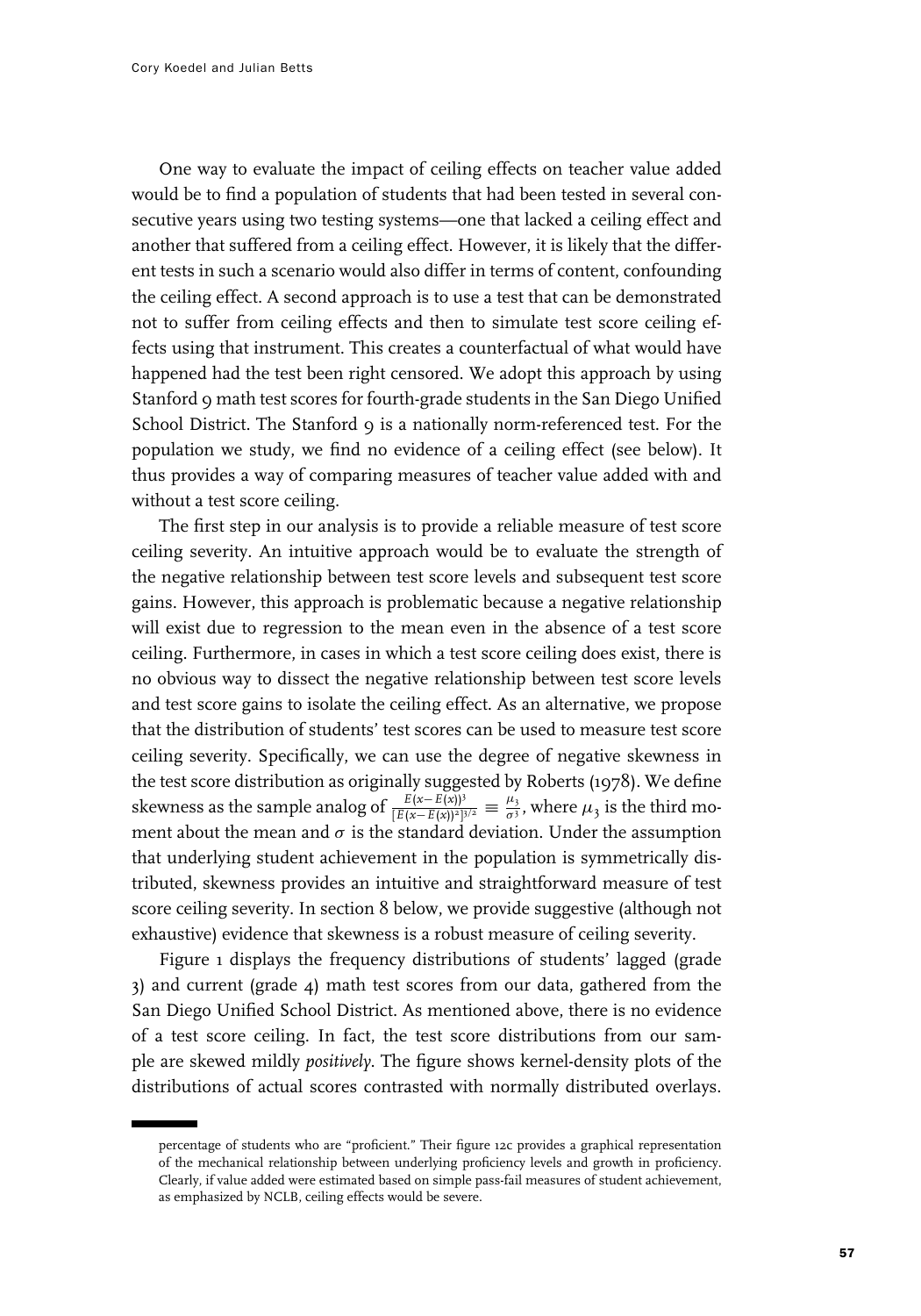

Left: Kernel-density plot of lagged test score distribution - skewness  $\approx 0.25$ Right: Kernel-density plot of current test score distribution - skewness  $* 0.17$ In each graph, the solid line represents the distribution of actual scores and the dotted line the normal distribution overlay. Estimates are calculated using the Epanechnikov kernel with a bandwidth equal to 2.5 percent of the range of test scores.

Figure 1. Frequency Distributions of Lagged and Current Math Test Scores from Our Data Contrasted with Normal Distribution Overlays

The skewness in the lagged and current score distributions in our data are 0.25 and 0.17, respectively. Notice that although both these distributions are skewed slightly positively, they both closely mirror their normally distributed analogs.

In our test score ceiling simulations, what is the relevant range of skewness to consider? We answer this question using two large-scale, state-level tests: the Texas Assessment of Academic Skills (TAAS) and the Florida Comprehensive Assessment Test (FCAT).<sup>4</sup> The TAAS was administered in Texas from 1991 to 2003 and prior to 1991 was known as the Texas Educational Assessment of Minimum Skills. The minimum-competency-based design of the TAAS makes it a useful test upon which to base our most severe test score ceiling simulations. The FCAT was first administered in 1998 in Florida and continues to serve as the state-level standardized test there.

We simulate test score ceiling conditions based on the skewness in the test score distributions of the math portions of the TAAS and FCAT from 2002 and 2007, respectively. Figure 2 shows kernel-density plots of third- and fourthgrade mathematics scores on the TAAS compared with normally distributed overlays based on 2002 test scores (statewide). The skewness in these score distributions is large and negative, at −1.60 and −2.08, respectively. Similarly, the top panel of figure 3 shows kernel density plots of third- and fourth-grade mathematics scores on the 2007 FCAT (statewide). The skewness in these score distributions is also negative but much milder, at  $-0.46$  and  $-0.55$ . Finally, the bottom panel of figure 3 shows the distributions of scores for ninth- and tenth-grade students on the FCAT in 2007 where the skewness

<sup>4.</sup> Statewide distributions of test scores for the TAAS were provided online by the Texas Education Agency (www.tea.state.tx.us). FCAT scores were provided by the Florida Department of Education.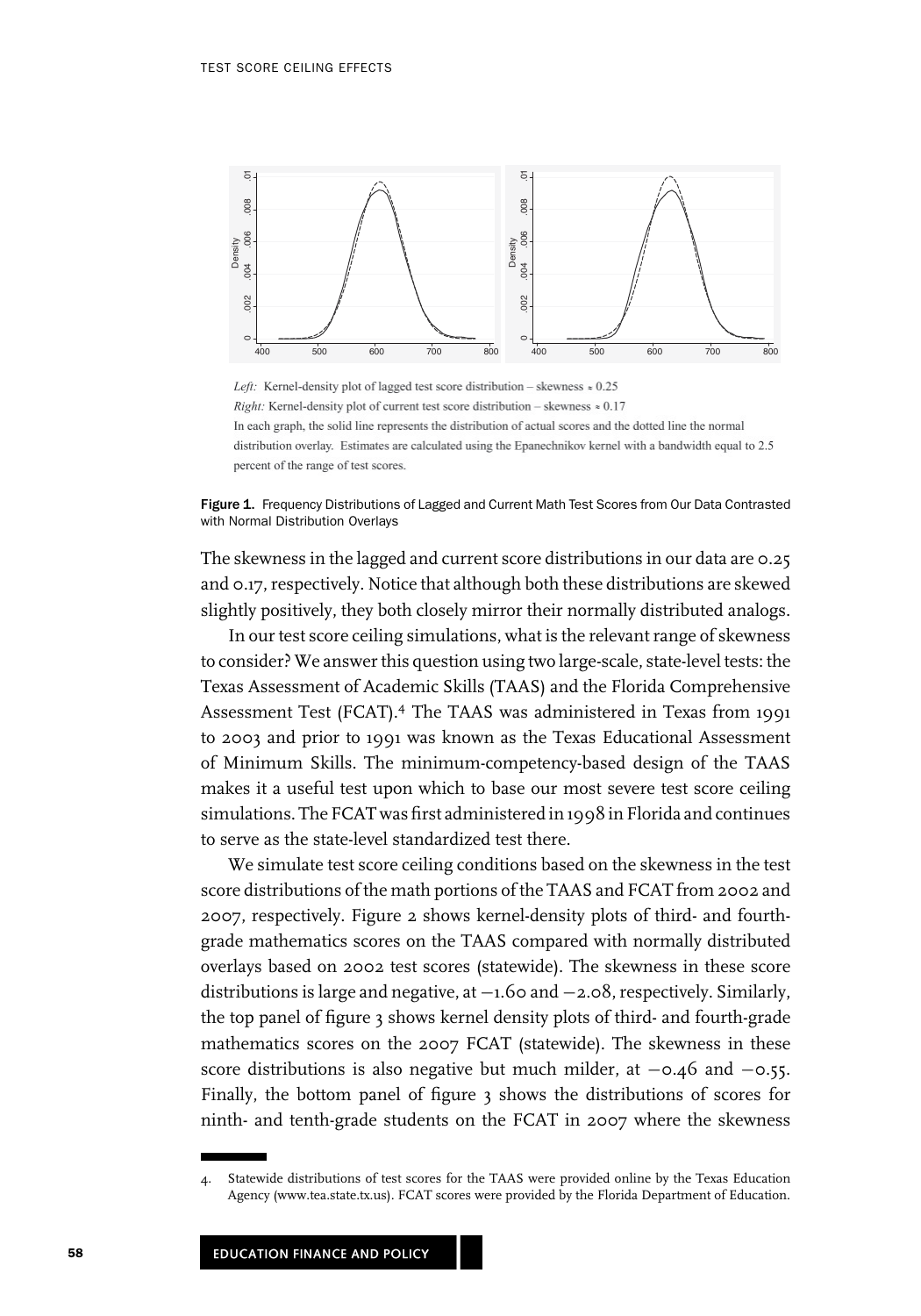

*Right:* Kernel-density plot of fourth-grade test score distribution – skewness  $\approx -2.08$ *Left:* Kernel-density plot of third-grade test score distribution – skewness  $\approx -1.60$ In each graph, the solid line represents the distribution of actual scores and the dotted line the normal distribution overlay. Estimates are calculated using the Epanechnikov kernel with a bandwidth equal to 2.5 percent of the range of test scores.

Figure 2. Frequency Distributions of Third- and Fourth-Grade Math Scores from the TAAS in 2002 Contrasted with Normal Distribution Overlays



 $\approx -0.46$  $\approx -0.55$  $\approx -0.94$  $=-1.99$ distribution overlay. Estimates are calculated using the Epanechnikov kernel with a bandwidth equal to 2.5 percent of the range of test scores.

Figure 3. Frequency Distributions of Third-, Fourth-, Ninth-, and Tenth-Grade Math Scores from the FCAT in 2007 Contrasted with Normal Distribution Overlays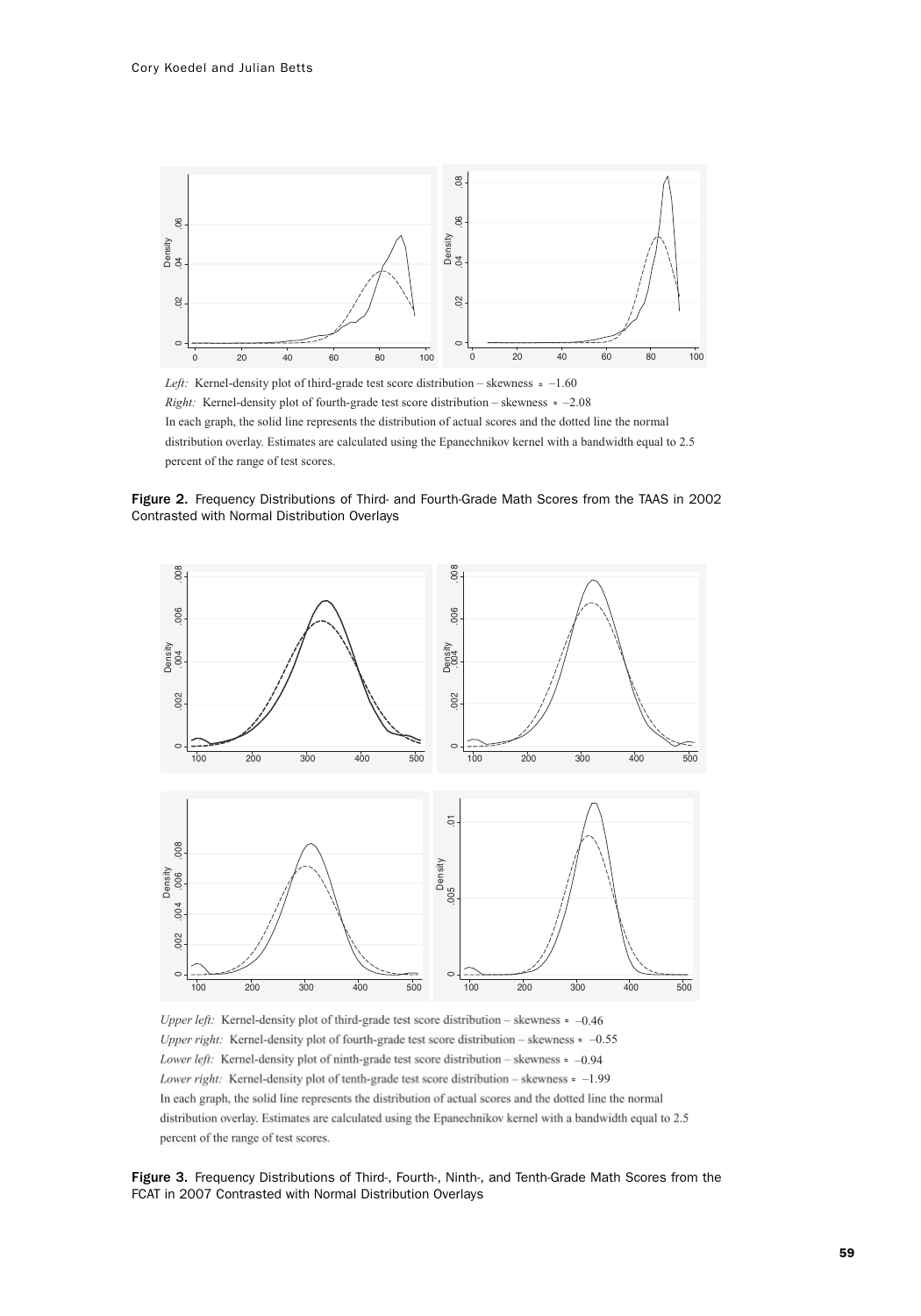in the test score distributions becomes increasingly negative. The ninth- and tenth-grade score distributions from the FCAT have skewness of −0.94 and −1.99, respectively.<sup>5</sup>

Starting with our no-ceiling baseline, we create counterfactual testing environments where students' scores are impeded by test score ceilings of varying severity. Our most severe ceiling simulation is designed to mimic the testing conditions from the fourth-grade TAAS. For simplicity, we simulate what we will refer to as "hard" test score ceilings, where students' scores are restricted at a specific maximum score. An alternative would be to simulate "soft" test score ceilings that restrict student performance throughout the test score distribution. For example, students' scores might taper off as they approach a maximum score. Soft test score ceilings appear to characterize more accurately the true distributions of test scores in figures 2 and 3. However, there are literally an infinite number of possible soft-ceiling structures that could generate the observed skewness in the TAAS and FCAT distributions, making such an analysis infeasible. Instead, we focus on hard test score ceilings and compare the results we obtain from our simulations with a set of results generated using one possible soft-ceiling structure. This analysis is detailed in section 8 and suggests that similarly skewed test score distributions have similar implications for value-added results, regardless of whether a hard or soft ceiling generates the ceiling effect.

Finally, we distinguish two mechanisms by which test score ceiling effects will influence value-added estimation. First, most straightforwardly, ceiling effects represent lost information about student learning. The more severe the test score ceiling, the greater the amount of lost information. Second, ceiling effects will result in model misspecification. A test score ceiling is a data censor, and as such the typical value-added approach is improperly specified in the presence of a ceiling. In practice this is a nontrivial problem because the underlying data-censoring structure will be unknown. Furthermore, the censoring problem is even more complicated in the value-added framework than in the typical dependent-variable censoring problem because lagged test scores will also be censored. In the general value-added approach (where current test scores are regressed on lagged test scores), this means that there will be censoring of an independent variable in addition to the censoring of the dependent variable. Converting to gain scores does not circumvent the problem because censoring will be ill defined—censored gain scores will have

<sup>5.</sup> Students in Florida must pass the math portion of the tenth-grade FCAT to receive a high school diploma. It is possible that the exam is aimed at a lower level because of this. In addition, students are allowed to take the test more than once. The distribution of tenth-grade FCAT scores reported in figure 3 is for all tests taken in 2007 (provided by the Florida Department of Education), which will include retaken exams. The retaken exams could either positively or negatively skew the distribution.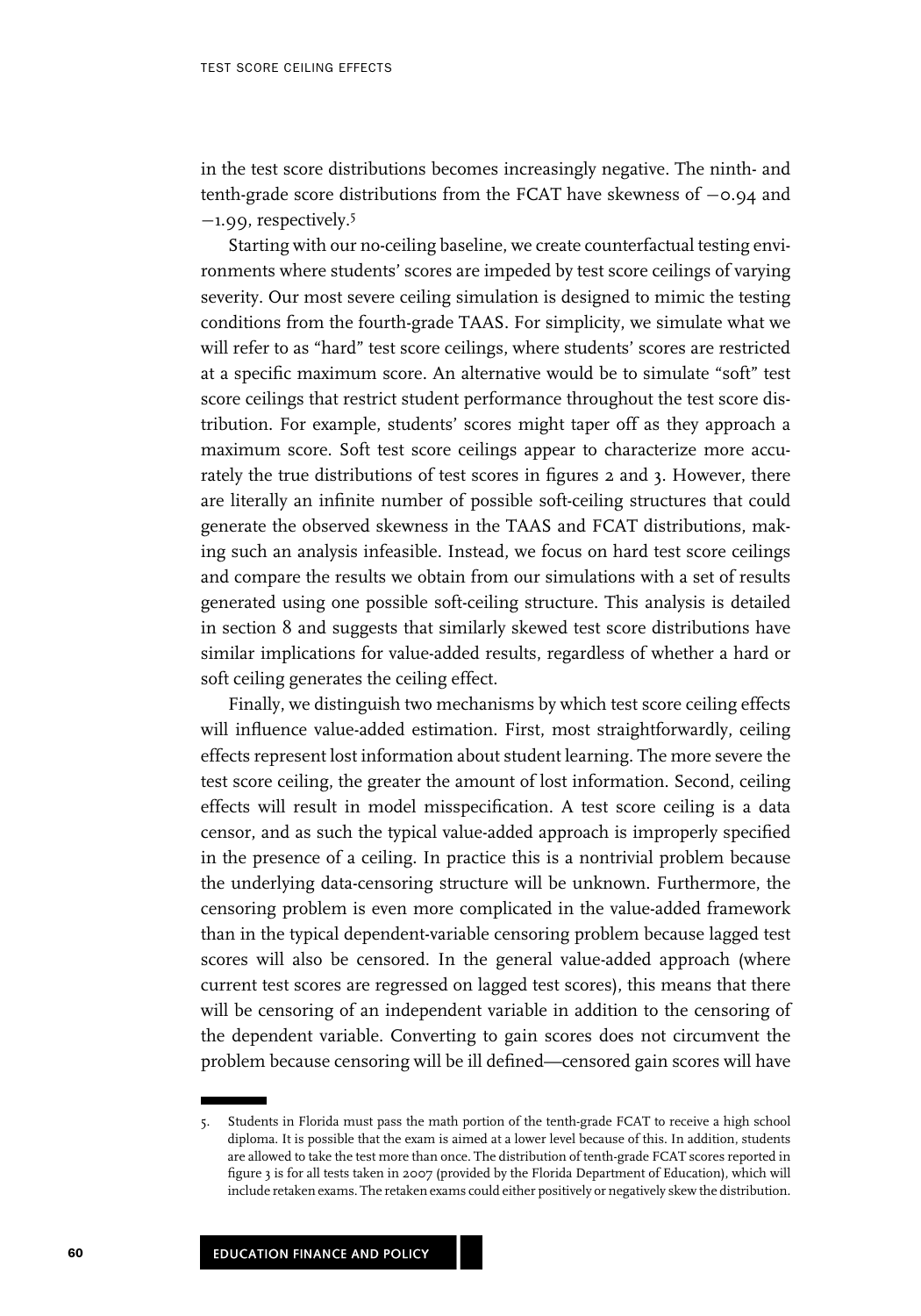zero or near-zero gains, but non-censored scores can also have zero, near-zero, or even negative gains.

The current state of the data-censoring literature in econometrics and statistics is such that there is no solution to the data-censoring problem in this context. Therefore, distortionary test score ceiling effects can be thought of as the product of both of these problems—lost information and model misspecification. For this reason, our primary results are from standard valueadded models estimated by least squares. In section 9, we further consider the data-censoring problem and provide some evidence on the extent to which model misspecification alone drives our ceiling effect results.

#### **3. BACKGROUND**

Only a fraction of the recent studies measuring teacher value added has considered the potential importance of test score ceiling effects. Furthermore, none have explicitly evaluated the direct implications of ceiling effects for value-added results. Hanushek et al. (2005) provide the most provocative documentation of ceiling effects in the recent value-added literature. These authors estimate value added using the TAAS, where scale scores are such that a gain of zero implies "typical" progress. They divide the exam into ten equal test score intervals and assign each student to one of ten bins based on his or her period  $(t - i)$  test score level. There is a strong negative relationship between students' period  $(t - 1)$  test score levels and period t gains, which is suggestive of a ceiling effect (although mean reversion could also explain the documented relationship). More importantly, approximately two-thirds of the students in their sample are assigned to a bin where the average test score gain is *negative.* Where typical progress is purported to correspond to a gain of zero, and in the absence of a ceiling effect, mean reversion in both directions would suggest that approximately equal shares of students should experience positive and negative gains. That such a large fraction of students shows negative gains suggests that ceiling effects are an important concern. Hanushek et al.'s analysis is one of only a few that carefully consider test score ceiling effects, although a direct analysis of ceiling effects is beyond the scope of their study.

Of the other recent test score–based studies of teacher quality, there is little mention of ceiling effects. Koedel (2009) and Koedel and Betts (2007) acknowledge the potential for test score ceiling effects and report information on the relationship between students' gains and lagged test score levels. Aaronson, Barrow, and Sander (2007) measure value added using two tests that differ substantially in terms of the distributions of scores, which they thoroughly document, but they do not explicitly consider ceiling effects. Rockoff (2004), who estimates teacher effects outside the value-added framework, reports that 3 to 6 percent of the students in his sample attain the maximum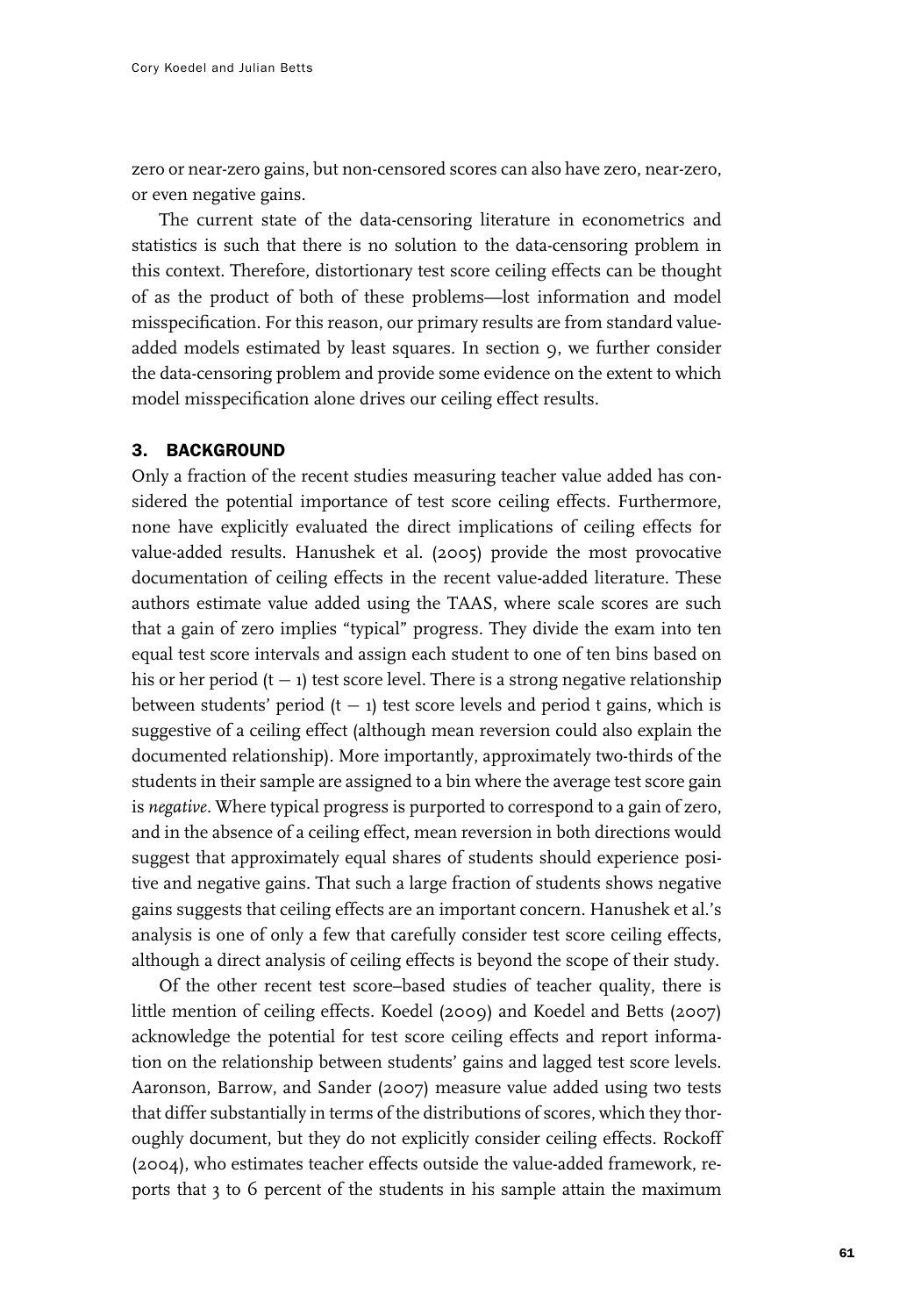|  | Table 1. Controls from Value-Added Models |  |  |
|--|-------------------------------------------|--|--|
|--|-------------------------------------------|--|--|

| <b>Student-Level Controls (<math>X_{it}</math>)</b> | School (and Classroom)-Level Controls $(S_{it})$   |
|-----------------------------------------------------|----------------------------------------------------|
| English-learner (EL) status                         | School fixed effects                               |
| Change from EL to English proficient                | Classroom-level peer performance in year $(t - 1)$ |
| Expected and unexpected school changer              | Class size                                         |
| Parental education                                  | Percentage of student body:                        |
| Race                                                | by race                                            |
| Gender                                              | by EL status                                       |
| Designated as advanced student                      | by free/reduced price lunch status                 |
| Percentage of school year absent <sup>a</sup>       | by school changer status                           |

aThe share of days missed by students is sometimes considered endogenous. Fourth-grade students, however, are not likely to have much influence over their attendance decisions.

possible score, but he does not go into further detail. Lockwood et al. (2007) show that teacher effects are quite sensitive to different testing instruments, but they do not consider the extent to which ceiling effects might be driving their results. Nye, Konstantopoulos, and Hedges (2004) do not discuss test score ceiling effects.

#### **4. VALUE-ADDED MODELS**

We estimate teacher value added using three different student achievement specifications. Each specification implies trade-offs in estimation. We focus on the general value-added model (VAM) in which current test scores are regressed on lagged test scores. It is somewhat common in the literature to use a specific form of the VAM, the gain score model, where the coefficient on the lagged test score is forced to one and the lagged score term is moved to the left side of the equation. Although we do not present results from gain score models, our findings are nearly identical using the gain score framework. Results from the gain score analogs to the specifications below are available from the authors upon request.

The first model that we consider, and the simplest, is a basic VAM that allows for the comparison of teacher effects across schools:

$$
Y_{it} = \phi_t + Y_{i(t-1)}\phi_1 + X_{it}\phi_2 + T_{it}\theta + \varepsilon_{it}.
$$
\n
$$
\tag{1}
$$

In equation 1,  $Y_{it}$  is the test score for student *i* in year *t*,  $\phi_t$  is a year-specific intercept,  $X_{it}$  is a vector of fixed and time-varying student-specific characteristics (see table 1), and  $T_{it}$  is a vector of teacher indicator variables where the entry for the teacher who teaches student *i* in year *t* is set to one. The coefficients of interest are in the J  $\times$  1 vector of teacher effects,  $\theta$ .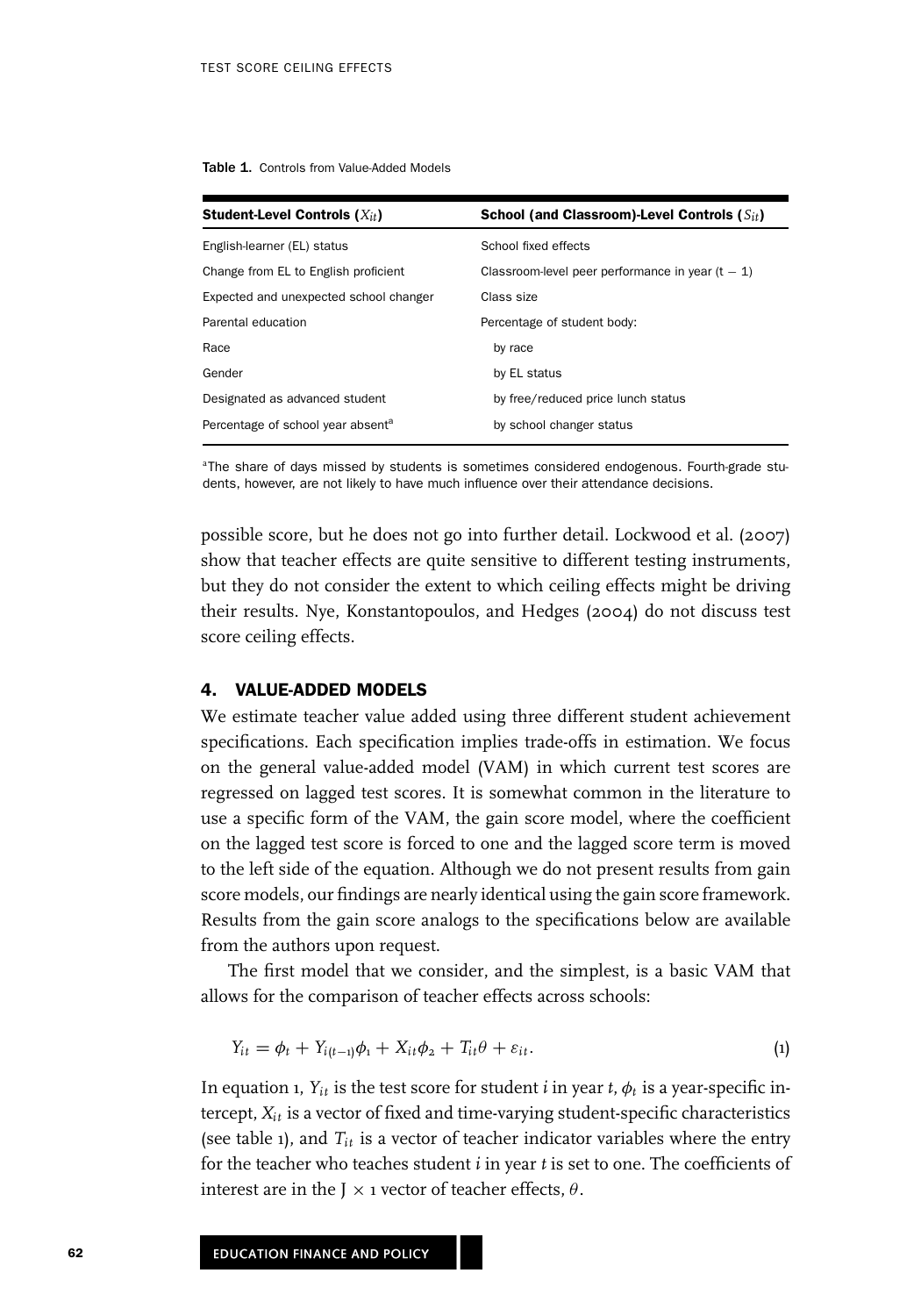We refer to equation 1 as the basic model. The most obvious omission from the model is school-level information, whether in the form of school fixed effects or time-varying controls. Researchers have generally incorporated this information because of concerns that students and teachers are sorting into schools nonrandomly. This sorting, along with the direct effects of schoollevel inputs on student achievement (peers, for example), will generate omitted variables bias in equation 1 in the value-added results for teachers.

While the concern about omitted variables bias is certainly relevant, any model that includes school-level information will not allow for a true comparison of teacher effectiveness across schools. For example, if school fixed effects are included in equation 1, each teacher's comparison group will be restricted to the set of teachers who teach at the same school. Furthermore, even in the absence of school fixed effects, the inclusion of school-level controls will restrict teachers' comparison groups to some extent because teachers may sort themselves based on school-level characteristics. If this is the case, controls meant to capture school quality will also partly capture school-level teacher quality, limiting inference from across-school comparisons of teachers.

For most researchers, concerns about omitted variables bias dominate concerns about shrinking teacher comparison groups. This leads to the second model that we consider, the within-schools model, which is more commonly estimated in the literature and includes time-varying school-level covariates and school fixed effects.<sup>6</sup>

$$
Y_{it} = \beta_t + Y_{i(t-1)}\beta_1 + X_{it}\beta_2 + S_{it}\beta_3 + T_{it}\gamma + \nu_{it}.
$$
 (2)

In equation  $2$ ,  $S_{it}$  is a vector that includes school indicator variables and timevarying school-level information for the school attended by student *i* in year *t*. The controls in the vector  $S_{it}$  are detailed in table 1. The benefit of including school-level information is a reduction in omitted variables bias, including sorting bias generated by students and teachers selecting into specific schools.

Finally, we incorporate student fixed effects into the student achievement specification. This approach is suggested by Harris and Sass (2006), Koedel (2009), and Koedel and Betts (2007):

$$
Y_{it} = \alpha_i + \alpha_t + Y_{i(t-1)}\alpha_1 + X_{it}\alpha_2 + S_{it}\alpha_3 + T_{it}\delta + u_{it}.
$$
\n(3)

In going from equation 2 to equation 3 we add the student fixed effects,  $\alpha_i$ . The inclusion of the student fixed effects also limits the entries in the vector *Xit*

<sup>6.</sup> Although teacher effectiveness cannot be compared across schools straightforwardly using valueadded estimates from equation 2, this may be acceptable from a policy perspective. For example, policy makers may wish to identify the best and worst teachers on a school-by-school basis regardless of any teacher sorting across schools.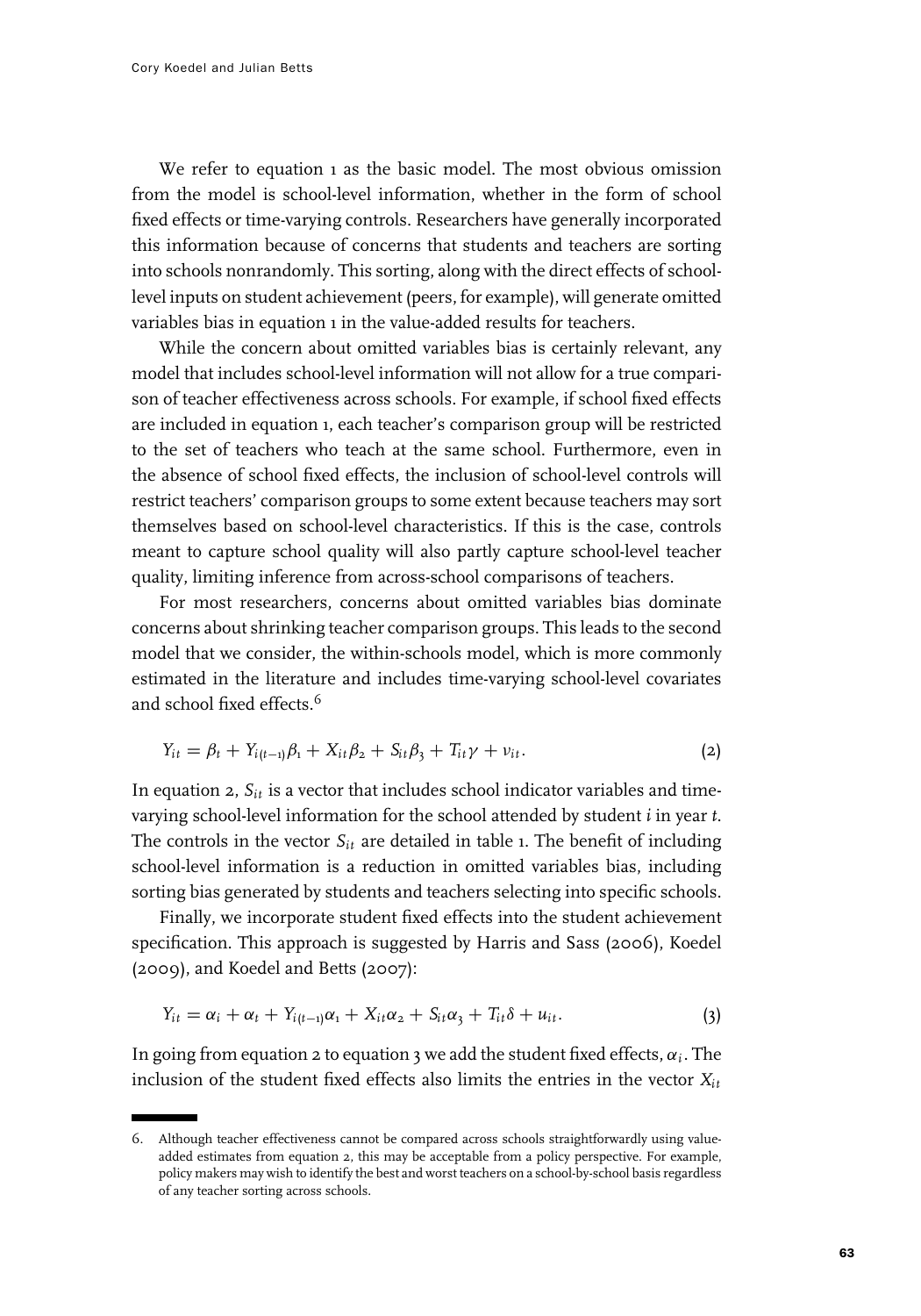to include only time-varying student characteristics. The benefit of the withinstudents approach is that teacher effects will not be biased by within-school student sorting across teachers based on time-invariant student characteristics (such as ability, parental involvement, etc.). However, again there are tradeoffs. Equation 3 further narrows teachers' comparison groups to those with whom they share students. Thus identification comes from comparing test score gains for individual students when they were in the third and fourth grades. In addition, the incorporation of the student fixed effects makes the model considerably noisier.<sup>7</sup> Finally, the inclusion of the student fixed effects restricts the size of the student population that can be considered because a student record must contain at least three contiguous test scores, instead of just two, to be included in the analysis. $8<sup>8</sup>$ 

Despite these concerns, econometric theory suggests that student fixed effects will be an effective way to remove within-school sorting bias as long as students and teachers are sorting based on time-invariant characteristics. We estimate the within-students model by first-differencing equation 3 and instrumenting for students' lagged test score gains with their second-lagged levels. This general approach was developed by Anderson and Hsiao (1981) and has recently been used by Harris and Sass (2006), Koedel (2009), and Koedel and Betts (2007) to estimate teacher value added.<sup>9</sup>

Two key issues distinguish the within-students model from the other models that we consider. First, to completely first-difference equation 3 we must incorporate students' lagged teacher assignments, which will appear in the period  $(t - i)$  version of equation 3. That is, we are comparing the effectiveness of students' current and previous year teachers. Second, the requirement that each student record contain three contiguous test scores in the withinstudents model not only limits the sample size overall but also restricts the student population to less-transient students. Because these students tend to be higher achievers (see, for example, Ingersoll, Scamman, and Eckerling 1989; Rumberger and Larson 1998), a given test score ceiling will have a stronger effect on the restricted student sample. This issue will be revisited when we present our results.

<sup>7.</sup> In fact, a test for the statistical significance of the student fixed effects in equation 3 fails to reject the null hypothesis of joint insignificance. However, the test is of low power given the large-N, small-T panel data set structure (typical of most value-added analyses), limiting inference.

<sup>8.</sup> Equation 3 also introduces a potential endogeneity concern if teacher assignments are correlated with the time-varying error term component across years. See Rothstein (2008) and Koedel and Betts (forthcoming).

<sup>9.</sup> Although all three of these studies use the same basic methodology, Harris and Sass (2006) estimate their model using generalized method of moments, while Koedel (2009) and Koedel and Betts (2007) use two-stage least squares. We use two-stage least squares here.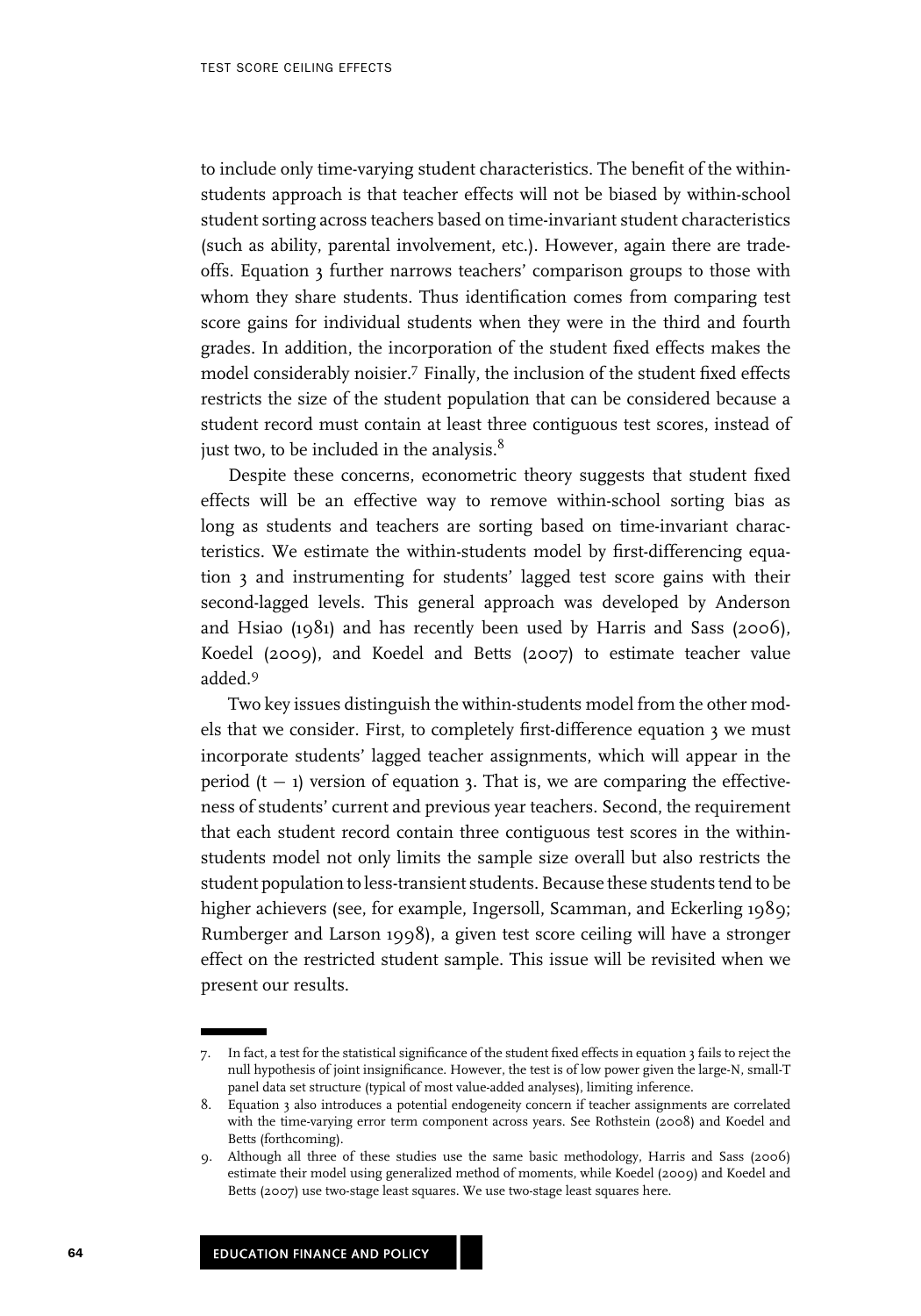#### **5. DATA**

We evaluate ceiling effects using administrative data from fourth-grade students in San Diego (SDUSD) who started the fourth grade between 1998–99 and 2001–2. We chose the fourth grade because it is an elementary-level grade (so that each student is linked to just one teacher) and because our student fixed effects model requires at least three contiguous test score records per student (students are first tested in the second grade). The standardized test that we use to measure student achievement is the Stanford 9 mathematics test. The Stanford 9 is designed to be vertically scaled such that a one-point gain in student performance at any point in the schooling process is meant to correspond to the same amount of learning. As discussed in section 2, there is no evidence of a ceiling effect in the test score data.

Students who have fourth-grade test scores and lagged test scores are included in our analysis. In our student fixed effects models, we also require students to have second-lagged test scores. For each model, we estimate value added for teachers who teach at least twenty students across the data panel and restrict our student sample to the set of students taught by these teachers.<sup>10</sup> In the models without student fixed effects, we evaluate test score records for 30,354 students taught by 595 teachers. Our sample size falls to 15,592 students taught by 389 teachers in the student fixed effects model. The large reduction in sample size is the result of (1) the requirement of three contiguous test score records per student instead of just two, which in addition to removing more transient students also removes one year cohort of students because we do not have test score data prior to 1997–98 (that is, students in the fourth grade in 1998–99 can have lagged scores but not second-lagged scores) and (2) requiring the remaining students to be assigned to one of the 389 fourth-grade teachers who teach at least twenty students with three test score records or more.<sup>11</sup> We include students who repeat the fourth grade because our objective is to inform policy, and it is unlikely that grade repeaters would be excluded from teacher evaluations in practice (because of moral hazard concerns). In our original sample of 30,354 students with current and lagged test score records, just 199 are grade repeaters.

The degree of student-teacher sorting will influence the magnitude of test score ceiling effects. At one extreme, random assignment of students to teachers will mitigate ceiling effects insofar as they determine teacher rankings regardless of which model from section 4 is used (although ceiling effects may

<sup>1</sup>0. This restriction is imposed because of concerns about sampling variation (see Kane and Staiger 2002). Our results are not sensitive to reasonable adjustments to the twenty-student threshold.

<sup>11</sup>. Only students who repeated the fourth grade in the latter two years of our panel could possibly have had more than three test score records. There are thirty-two students with four test score records in our data set.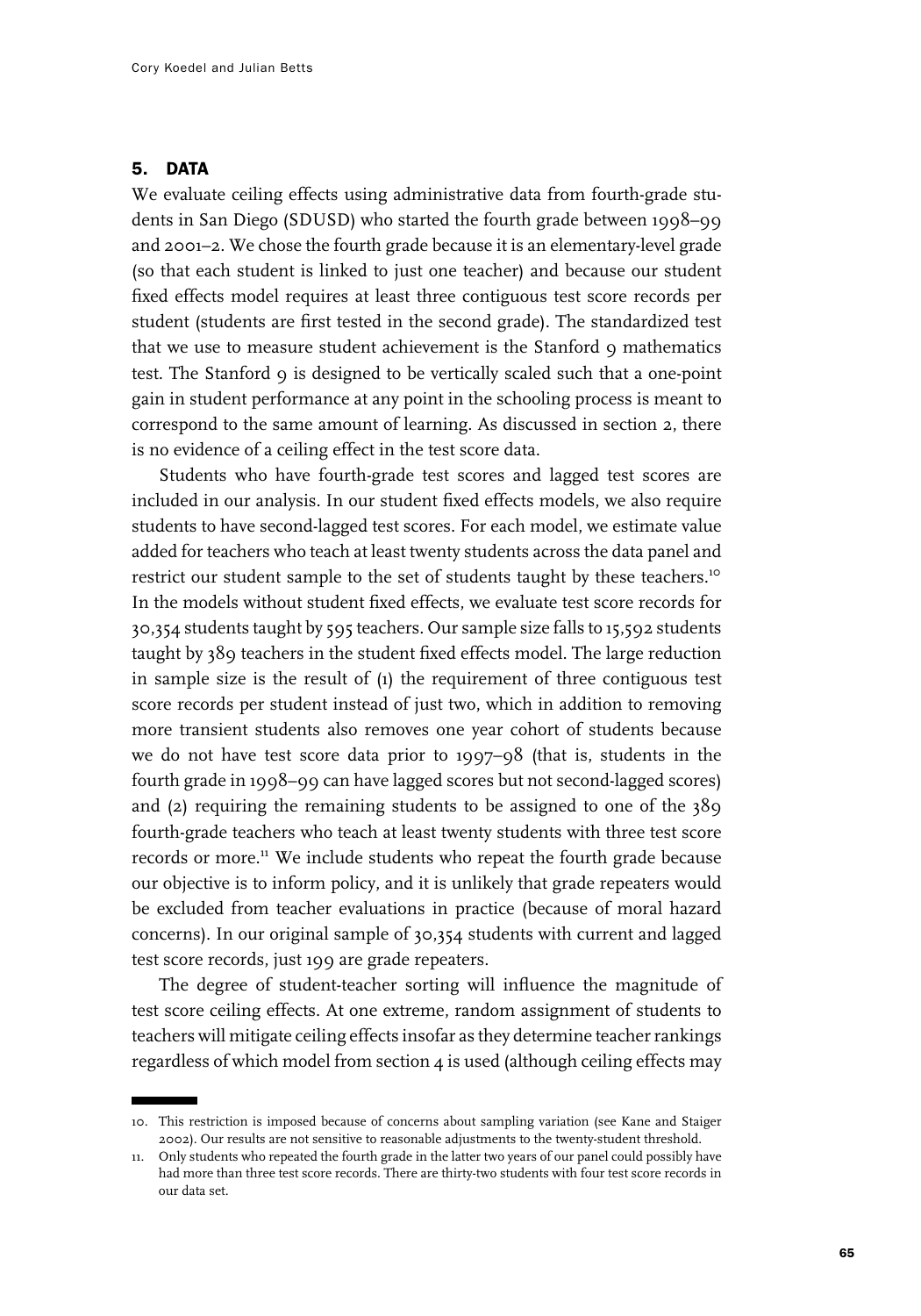|                                      |        | <b>Within Schools</b>       |                    | <b>Across District</b> |                    |
|--------------------------------------|--------|-----------------------------|--------------------|------------------------|--------------------|
|                                      | Actual | <b>Random</b><br>assignment | Perfect<br>sorting | Random<br>assignment   | Perfect<br>sorting |
| Standard deviations of lagged scores | 0.81   | 0.90                        | 0.32               | 0.99                   | < 0.01             |

Table 2. Average Within-Teacher Standard Deviations of Students' Period  $(t - 1)$  Test Scores

*Notes:* The numbers above report the average standard deviation of test scores within the classroom for various scenarios, each divided by the overall standard deviation of test scores district wide. In the "perfect sorting" column students are sorted by period  $(t - 1)$  test score levels in math, first within school and in the final column across the district. For the randomized assignments, students are assigned to teachers based on randomly generated numbers from a uniform distribution. In the second column, students are not reassigned across schools; in the fourth column, students are reassigned across schools. The random assignments are repeated 25 times, and estimates are averaged across all random assignments and all teachers. The estimates from the simulated random assignments are very stable across simulations.

still lead to an understatement of the importance of teacher quality overall and increase the noise associated with value-added estimation).<sup>12</sup> At the other extreme, a test score ceiling where there is strong student-teacher sorting should lead to a large shift in teacher rankings based on value added.<sup>13</sup>

One benefit of our analysis is that we can use real student-teacher matches from a real school district, rather than attempting to simulate student-teacher sorting. This is important because there is no consensus in the literature as to how students and teachers are actually assigned to one another, making it impossible to artificially generate student-teacher matches. However, if parents, students, teachers, and administrators in San Diego act similarly to parents, students, teachers, and administrators in other similar school districts, our results will generalize.<sup>1</sup><sup>4</sup>

We document observable student-teacher sorting in our data by comparing the average realized within-teacher standard deviation of students' lagged test scores with analogous measures based on simulated student-teacher matches that are either randomly generated or perfectly sorted. This approach follows Aaronson, Barrow, and Sander (2007). Table 2 details our results, which are presented as ratios of the standard deviation of interest to the total within-grade standard deviation of the test (calculated based on our student sample). Note

<sup>1</sup>2. If within-teacher student samples are small enough, random assignment will not be sufficient to entirely mitigate ceiling effects on teacher rankings.

<sup>1</sup>3. In addition to differential student-teacher sorting across districts and schools, there will also be differential sorting across schooling levels. Ceilings will have larger distortionary effects in higher grade levels if student-teacher sorting is stronger.

<sup>1</sup>4. The SDUSD is the eighth largest school district in the nation, with considerable student diversity. The one notable difference between SDUSD and some other districts is that SDUSD has a larger than average share of English learners. For basic demographic information about the population of students and teachers at SDUSD see Betts, Zau, and Rice (2003).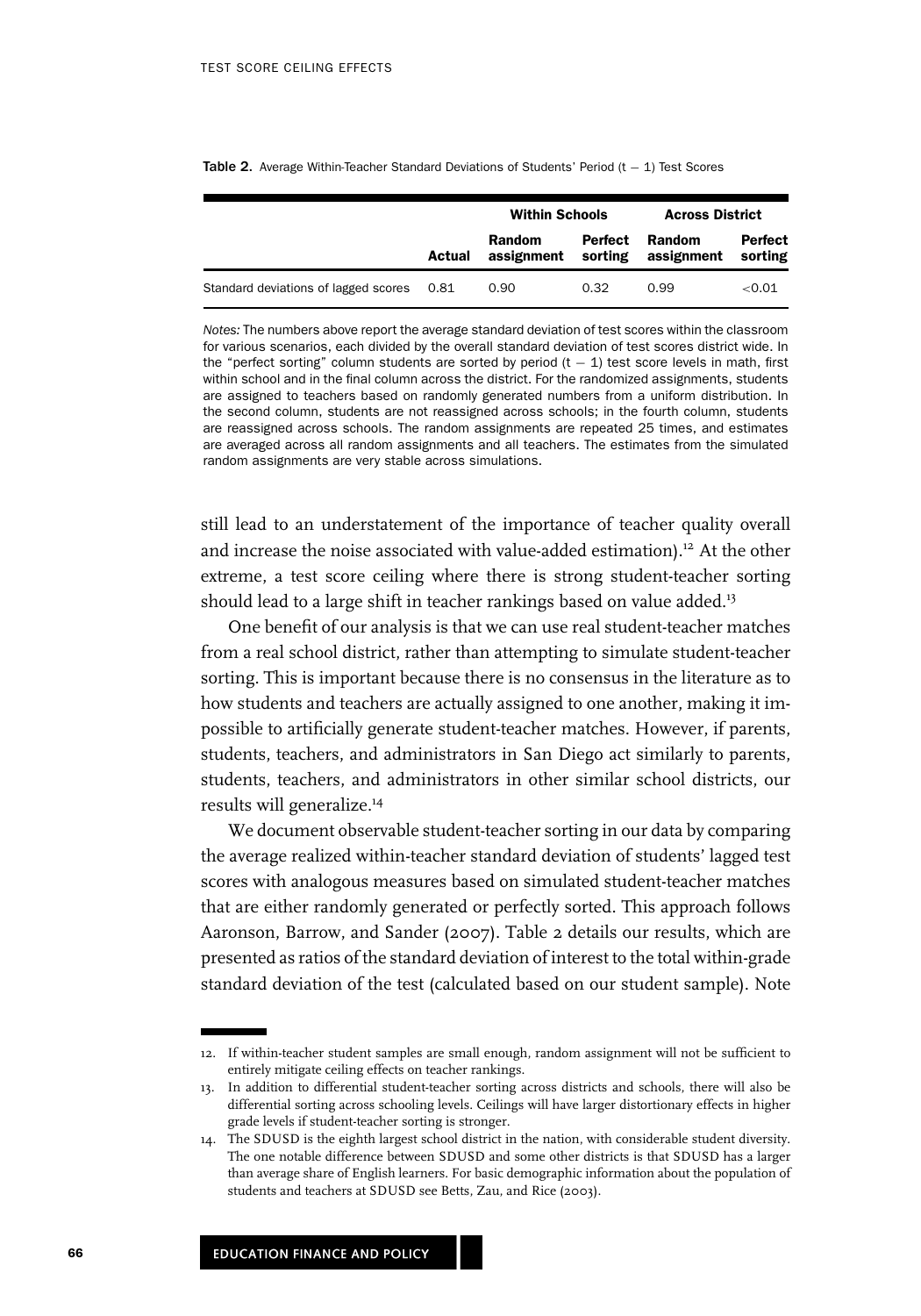that while there does appear to be some student sorting based on lagged test score performance, this sorting is relatively mild.

## **6. TEST SCORE CEILING SIMULATIONS AND BASIC RESULTS**

Our ceiling simulations are based on the distribution of students' test scores in the fourth grade. For example, one of our simulations imposes a ceiling where the maximum score is set at the 95th percentile of the fourth-grade test score distribution. Because the Stanford 9 is vertically scaled, this ceiling definition spills over to third-grade scores. That is, if a student in the third grade scores above the 95th percentile in the distribution of fourth-grade scores, her third-grade score is set at the maximum. Our approach generates negative skewness in the test score distributions for each grade. The skewness will be more pronounced in the fourth grade relative to the third grade, and in the third grade relative to the second grade. After imposing each test score ceiling on our data, we restandardize students' test scores within grades to have a mean of zero and a variance of one.<sup>15,16</sup>

We create each test score ceiling by imposing a maximum possible score that we do not allow students' scores to exceed. We consider test score ceilings where the maximum score ranges from the 97th percentile to the 33rd percentile of the original distribution of fourth-grade scores. This latter ceiling generates skewness in the current and lagged test score distributions comparable to skewness from the third- and fourth-grade TAAS exams in 2002, as well as the ninth- and tenth-grade FCAT exams in 2007.<sup>17</sup> For each ceiling simulation, we report the skewness of the generated test score distributions.

<sup>1</sup>5. An alternative approach would have been to separately set the ceilings in the second, third, and fourth grades, such that each ceiling is imposed at the 95th percentile of its respective distribution. However, this approach is inconsistent with the evidence from the TAAS and, more mildly, the FCAT, where later-grade test score distributions are more skewed. We do, however, evaluate such a ceiling structure in an omitted analysis and find that altering across-grade differences in skewness has little bearing on our results. This analysis is available from the authors upon request.

<sup>1</sup>6. Mechanically, the standardization of scores for each grade has no effect on results from the basic and within-schools models. In the within-students model, using within-grade standardized scores reduces the distortionary impacts of the test score ceilings, albeit mildly. This occurs because the first-differenced test scores in the within-students models are scaled by their respective standard deviations before differencing, and the standard deviation of fourth-grade scores is smaller than the standard deviation of third-grade scores. This effectively upweights test scores for students in the current year relative to the lagged year. Because ceilings are defined by skewness in the test score distribution, a larger share of students have above-average test scores as ceiling severity increases across years. In our analysis, the relative upweighting of these scores generated by the standardization appears to partially offset the dampening effect of the test score ceiling. For any test score distortions characterized by increased skewness over time (positive or negative), standardization should be somewhat helpful, although we note that the standardization question is of little practical importance here. Results from models of scaled scores analogous to those from standardized scores models in the within-students analysis are available from the authors upon request. These results suggest even stronger distortionary ceiling effects.

<sup>1</sup>7. The lagged score distribution is less skewed than the distribution of third-grade scores on the TAAS and more skewed than the distribution of ninth-grade scores on the FCAT.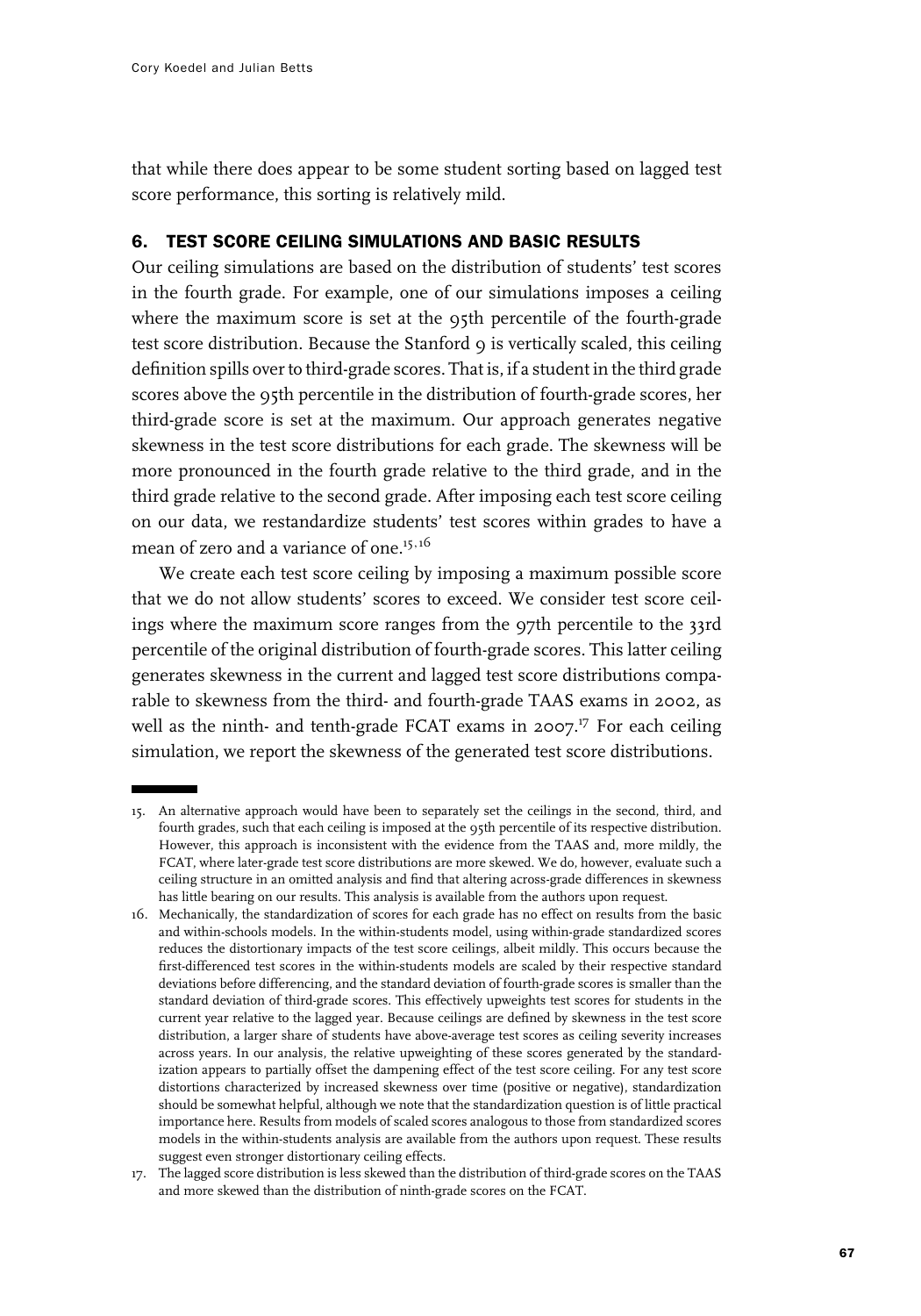|                                                                                 | $(1)^a$ | (2)  | (3)  | (4)                                                     | (5)  | (6)  | (7)  | (8)  |
|---------------------------------------------------------------------------------|---------|------|------|---------------------------------------------------------|------|------|------|------|
| Percentile of fourth-grade test score<br>distribution where ceiling is set      | 99.96   | 97   | 95   | 90                                                      | 85   | 75   | 50   | 33   |
| Skewness of period t score<br>distribution                                      |         |      |      | $0.17 - 0.02 - 0.07 - 0.25 - 0.37 - 0.64 - 1.31 - 2.00$ |      |      |      |      |
| Skewness of period $(t - 1)$ score<br>distribution                              | 0.25    | 0.11 |      | $0.07 -0.05 -0.13 -0.32 -0.83 -1.32$                    |      |      |      |      |
| Correlation between ceiling-restricted<br>value-added estimates and<br>baseline |         | 0.99 | 0.99 | 0.98                                                    | 0.97 | 0.94 | 0.85 | 0.77 |
| Estimation error share of variance of<br>teacher fixed effects                  | 0.11    | 0.11 | 0.11 | 0.11                                                    | 0.12 | 0.13 | 0.17 | 0.24 |
| Unadjusted effect size of teacher<br>quality                                    | 0.26    | 0.25 | 0.25 | 0.25                                                    | 0.25 | 0.25 | 0.26 | 0.26 |
| Adjusted effect size of teacher quality                                         | 0.24    | 0.24 | 0.24 | 0.24                                                    | 0.24 | 0.24 | 0.23 | 0.23 |

Table 3. Test Score Ceiling Effects on Value-Added Results: Basic Specification

aColumn 1 shows results from the no-ceiling baseline. A ceiling is not "set" here-0.04 percent of the student population attains the maximum possible score. The last two rows show the unadjusted and adjusted estimates of the number of standard deviations by which student achievement is predicted to change after a one standard deviation increase in teacher quality.

Tables 3, 4, and 5, respectively, show results from the three VAMs discussed above: the basic, within-schools, and within-students models. When the ceilings are imposed, these models are misspecified because the data are censored. Therefore the results from the tables document the combined effects of lost information and model misspecification. Again, because of the complications associated with properly modeling the data censoring given a real-world test score ceiling, these results offer the most pragmatic representation of the influence of ceiling effects. We separately consider the data-censoring problem in more detail in section 9.

Each column in the tables shows results from a different test score ceiling. The ceilings increase in severity moving from left to right, and the first column in each table shows results from our no-ceiling baseline for comparison. The negative skewness measures reported in rows 2 and 3 of each table (and in row 4 in table 5) indicate the degree of ceiling severity. The eighth column of the tables shows results from our most severely skewed simulation, which we refer to as the *minimum-competency equivalent* ceiling. For each ceiling simulation we report three measures of interest in addition to the skewness measures: (1) the correlation between teachers' ceiling-affected value added estimates and estimates from the baseline model without ceiling effects, (2) the estimation error share of the variance of the teacher effects, and (3) the adjusted and unadjusted effect sizes, by which we mean the predicted change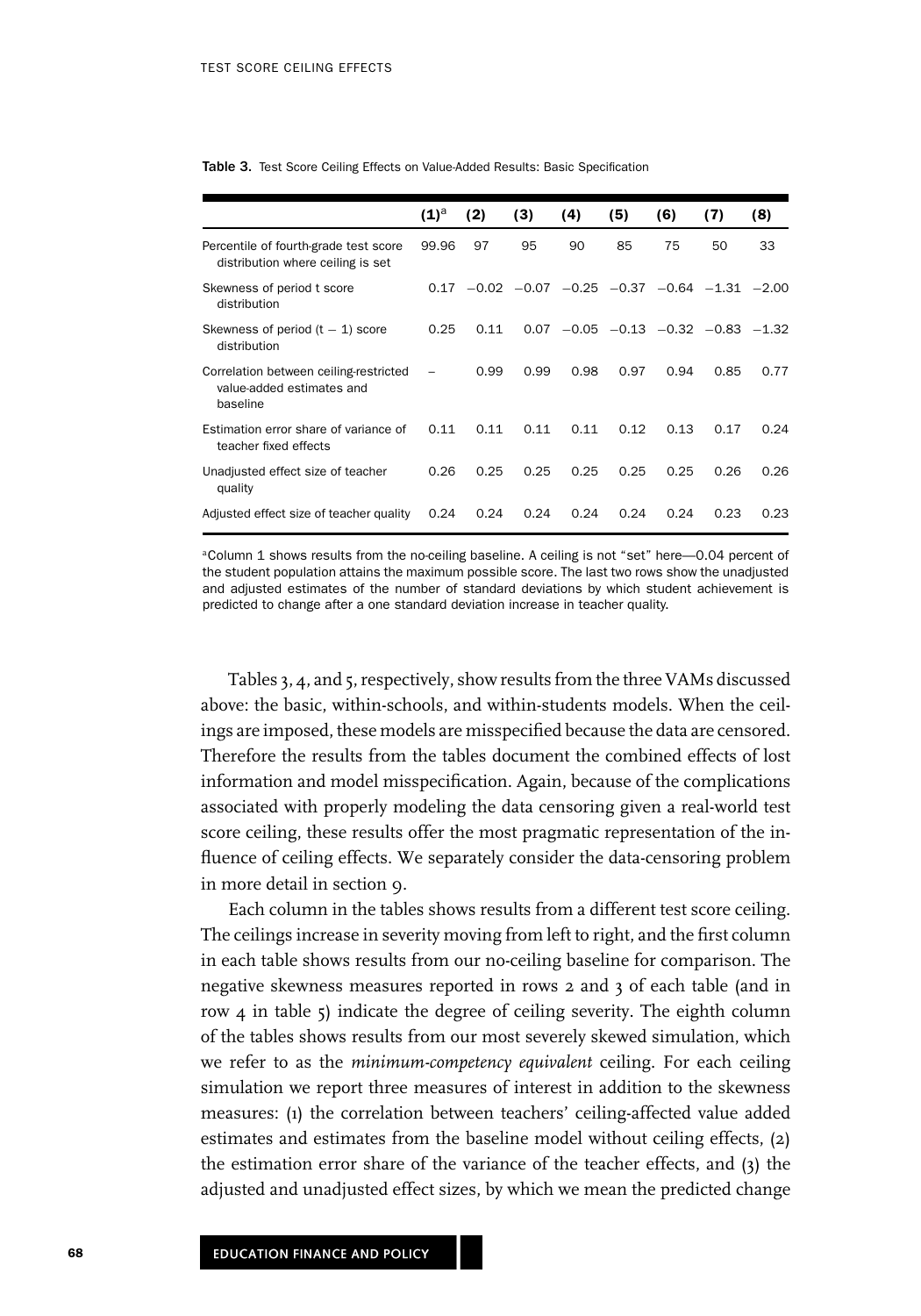|                                                                                 | $(1)^a$ | (2)  | (3)  | (4)                                              | (5)  | (6)  | (7)  | (8)  |
|---------------------------------------------------------------------------------|---------|------|------|--------------------------------------------------|------|------|------|------|
| Percentile of fourth-grade test score<br>distribution where ceiling is set      | 99.96   | 97   | 95   | 90                                               | 85   | 75   | 50   | 33   |
| Skewness of period t score<br>distribution                                      |         |      |      | $0.17 -0.02 -0.07 -0.25 -0.37 -0.64 -1.31 -2.00$ |      |      |      |      |
| Skewness of period $(t - 1)$ score<br>distribution                              | 0.25    | 0.11 |      | $0.07 -0.05 -0.13 -0.32 -0.83 -1.32$             |      |      |      |      |
| Correlation between ceiling-restricted<br>value-added estimates and<br>baseline |         | 0.99 | 0.99 | 0.97                                             | 0.96 | 0.93 | 0.84 | 0.73 |
| Estimation error share of variance of<br>teacher fixed effects                  | 0.24    | 0.24 | 0.24 | 0.25                                             | 0.26 | 0.28 | 0.35 | 0.44 |
| Unadjusted effect size of teacher<br>quality                                    | 0.28    | 0.27 | 0.27 | 0.27                                             | 0.27 | 0.27 | 0.29 | 0.30 |
| Adjusted effect size of teacher quality                                         | 0.24    | 0.24 | 0.24 | 0.24                                             | 0.23 | 0.23 | 0.23 | 0.22 |

Table 4. Test Score Ceiling Effects on Value-Added Results: Within-Schools Specification

aColumn 1 shows results from the no-ceiling baseline. A ceiling is not "set" here-0.04 percent of the student population attains the maximum possible score. The last two rows show the unadjusted and adjusted estimates of the number of standard deviations by which student achievement is predicted to change after a one standard deviation increase in teacher quality.

|  |  |  |  |  |  | Table 5. Test Score Ceiling Effects on Value-Added Results: Within-Students Specification |  |
|--|--|--|--|--|--|-------------------------------------------------------------------------------------------|--|
|--|--|--|--|--|--|-------------------------------------------------------------------------------------------|--|

|                                                                                 | $(1)^a$ | (2)  | (3)  | (4)  | (5)  | (6)  | (7)                                              | (8)  |
|---------------------------------------------------------------------------------|---------|------|------|------|------|------|--------------------------------------------------|------|
| Percentile of fourth-grade test score<br>distribution where ceiling is set      | 99.96   | 97   | 95   | 90   | 85   | 75   | 50                                               | 33   |
| Skewness of period t score<br>distribution                                      |         |      |      |      |      |      | $0.17 -0.10 -0.16 -0.36 -0.49 -0.79 -1.58 -2.39$ |      |
| Skewness of period $(t - 1)$ score<br>distribution                              | 0.25    | 0.07 |      |      |      |      | $0.02 -0.13 -0.22 -0.43 -1.03 -1.62$             |      |
| Skewness of period $(t - 2)$ score<br>distribution                              | 0.15    | 0.12 | 0.11 | 0.07 |      |      | $0.04 -0.04 -0.32 -0.63$                         |      |
| Correlation between ceiling-restricted<br>value-added estimates and<br>baseline |         | 0.99 | 0.99 | 0.97 | 0.96 | 0.92 | 0.80                                             | 0.72 |
| Estimation error share of variance of<br>teacher fixed effects                  | 0.33    | 0.33 | 0.33 | 0.34 | 0.34 | 0.37 | 0.45                                             | 0.51 |
| Unadjusted effect size of teacher<br>quality                                    | 0.29    | 0.29 | 0.29 | 0.29 | 0.29 | 0.30 | 0.32                                             | 0.35 |
| Adjusted effect size of teacher quality                                         | 0.23    | 0.24 | 0.24 | 0.24 | 0.24 | 0.24 | 0.24                                             | 0.25 |

aColumn 1 shows results from the no-ceiling baseline. A ceiling is not "set" here-0.04 percent of the student population attains the maximum possible score. The last two rows show the unadjusted and adjusted estimates of the number of standard deviations by which student achievement is predicted to change after a one standard deviation increase in teacher quality.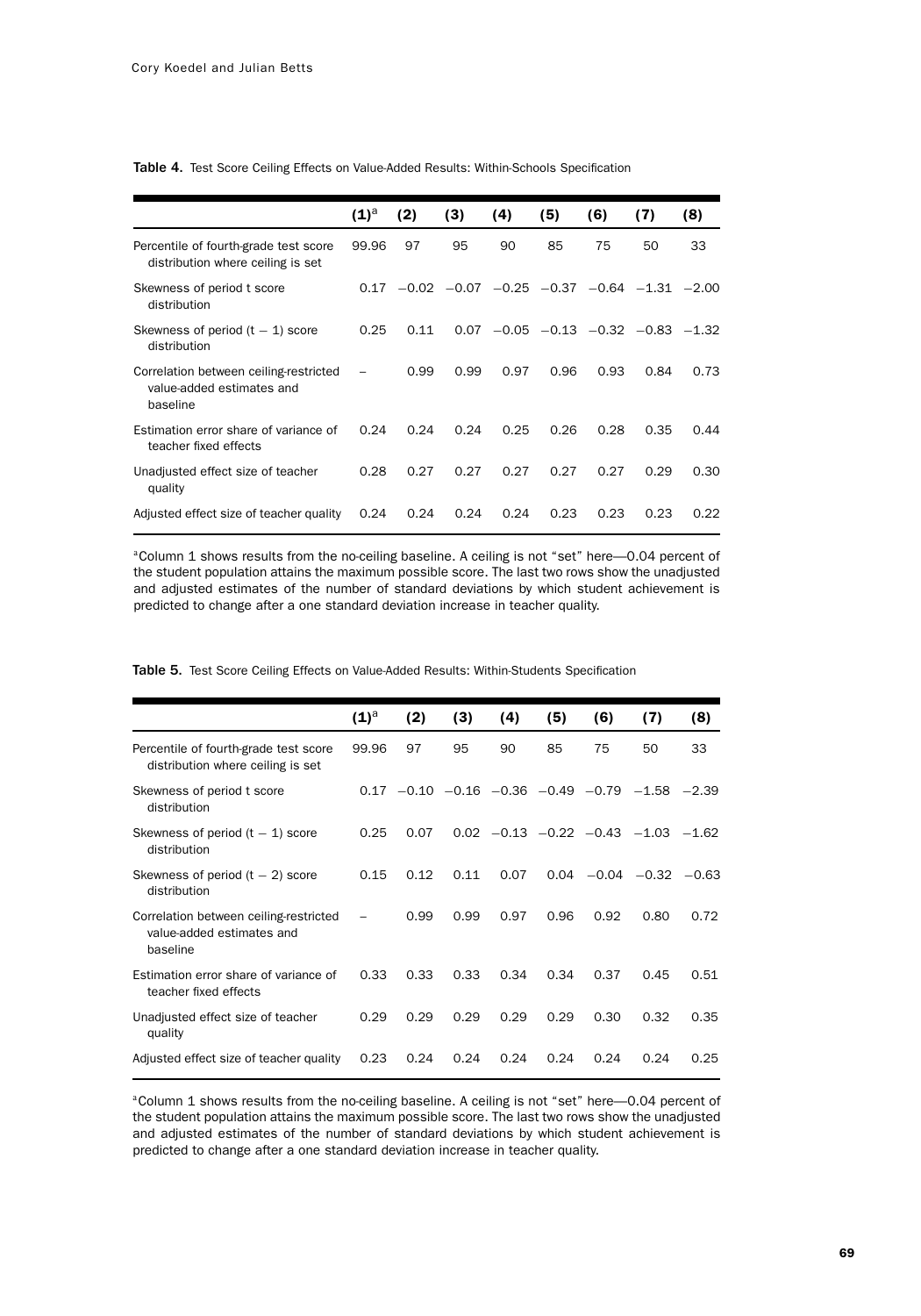in student achievement, as a proportion of one standard deviation of test scores, resulting from a one standard deviation increase in teacher quality. The correlations between the ceiling-affected and baseline estimates provide a quick gauge of the distortionary impacts of the ceilings. Teacher effect sizes are commonly used in the literature to evaluate the importance of differences in teacher quality. The unadjusted effect size is just the square root of the raw variance in teacher effects, while the adjusted measure accounts for estimation error in the individual teacher effect estimates. These estimates are reported as ratios of the standard deviation of the teacher effect distribution to the standard deviation of the censored test score distribution for each ceiling simulation. This metric has a straightforward interpretation. For example, the southwest-most entry in table 3, if taken at face value, suggests that a one standard deviation improvement in teacher quality corresponds to a 0.24 standard deviation improvement in test scores. The estimation error shares of the teacher effect variances and the corresponding adjusted variance measures are estimated following Koedel (2009), who separates the variance of the estimated teacher effects into signal and noise components.<sup>18</sup>

The three tables show that teachers' value-added estimates are roughly impervious to test score ceiling effects over a wide range of ceiling severity in each model. This can be seen by looking at the correlations between the teacher effects estimated using the actual test score data and those estimated after the ceilings are imposed. Notice that even the ceiling that affects students' test scores starting at the 75th percentile is largely inconsequential (skewness ≈−0.64), as evidenced by the fairly high correlation between teachers' baseline value-added estimates and their value-added estimates from this ceiling simulation. So, for example, policy makers should feel comfortable using FCAT scores from the third and fourth grades, where the skewness in the test score distributions are around −0.5, to measure teacher value added at least insofar as ceiling effects are a concern. However, value-added results begin to respond to ceiling effects as the ceilings continue to increase in severity. For instance, when the ceiling begins at the 50th percentile of the fourth-grade test score distribution, the correlation between the teacher effect estimates from the actual data and the data with the ceiling imposed ranges from about 0.85 for the basic and within-schools models to 0.80 for the within-students model. The correlations drop further when we impose the ceiling at the 33rd percentile, with the lowest correlation being 0.72 in the within-students model.

<sup>1</sup>8. For the within-students model we also report the skewness in the second-lagged test score distribution. In the between- and within-schools models we cluster standard errors at the student level. Because only grade repeaters have more than one record, the clustered standard errors are essentially typical robust standard errors. Our within-students model is estimated using robust standard errors.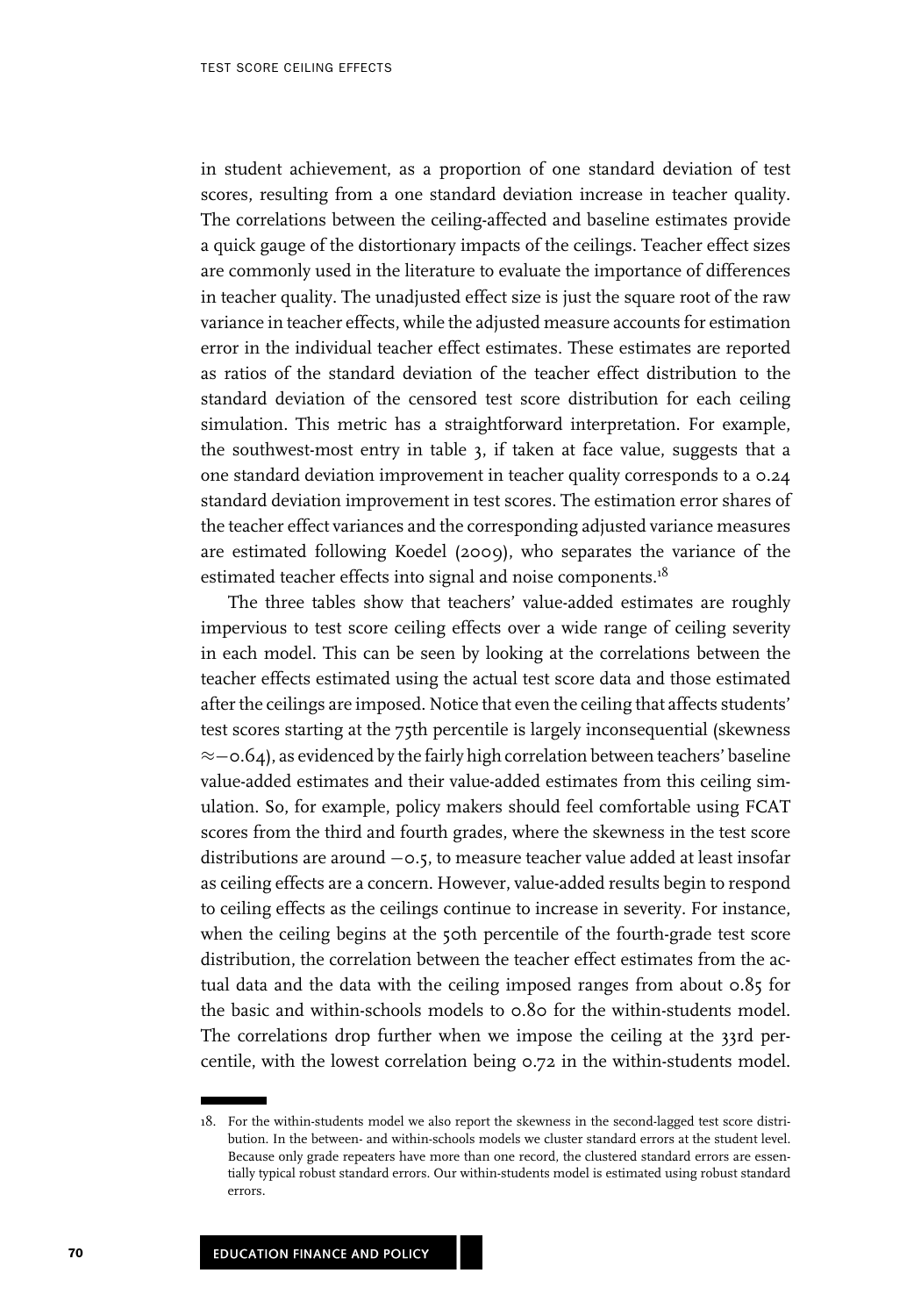As ceiling conditions approach those found in minimum-competency testing environments, value-added results are non-negligibly altered.

Two other observations from tables 3, 4, and 5 are worthy of mention. First, the estimation error share of the variance of teacher effects increases as ceiling severity increases, which surely explains part of the pattern in correlations discussed above. Second, there is a negligible change in the adjusted variance of teacher quality regardless of ceiling severity, which may initially seem counterintuitive. However, note that the test score ceilings are reducing the raw variance of test scores overall and that the teacher effect variance measures are scaled by this underlying variance. That is, although the standard deviation of the teacher effect distribution is reduced when a ceiling is imposed, the standard deviation of the distribution of test scores is also reduced. In fact, our analysis likely understates test score ceiling effects on the measurable variance of teacher quality because it removes variability in test scores more precisely than would be observed in a real-world ceiling.<sup>19</sup>

Finally, note that the test score ceilings induce more skewness in the test score distributions from the within-students sample (table 5) relative to the larger student sample used in the basic and within-schools models (tables 3 and 4). As mentioned in section 4, this is because the restricted student sample used for the within-students model is disproportionately affected by the test score ceiling (that is, the set of students who have three contiguous test scores is higher achieving, on average, than the set of students who have just two test scores). Interestingly, the influence of each test score ceiling on value added is similar across the three models despite the fact that each ceiling is more strongly felt by students in the within-students model. It appears that the stronger skewness in the test score distributions for the restricted student sample is roughly offset by the benefit of looking within students, where ceiling effects will be partially controlled for by the first-differencing procedure.

# **7. IMPLICATIONS OF MINIMUM-COMPETENCY TESTING FOR VALUE-ADDED ANALYSIS**

We further evaluate the sensitivity of teacher value added to the imposition of our most severe test score ceiling, designed to replicate minimum-competency

<sup>1</sup>9. Our simulations allow students to demonstrate that they are far above the cutoff, and then we restrict their scores ex post. This removes additional variability in test scores that would be found near the highest possible score in a real-world test score ceiling. For example, we might observe a student scoring at the 80th percentile of the actual distribution of test scores and restrict her score to the 50th percentile such that she obtains the maximum possible score in our simulation. However, with a real-world ceiling where she would have to answer every question correctly to score at the maximum, she might bubble in a wrong answer by accident, read a question incorrectly, etc. This would add to the underlying variability in test scores but of course would not be explained by teacher effects.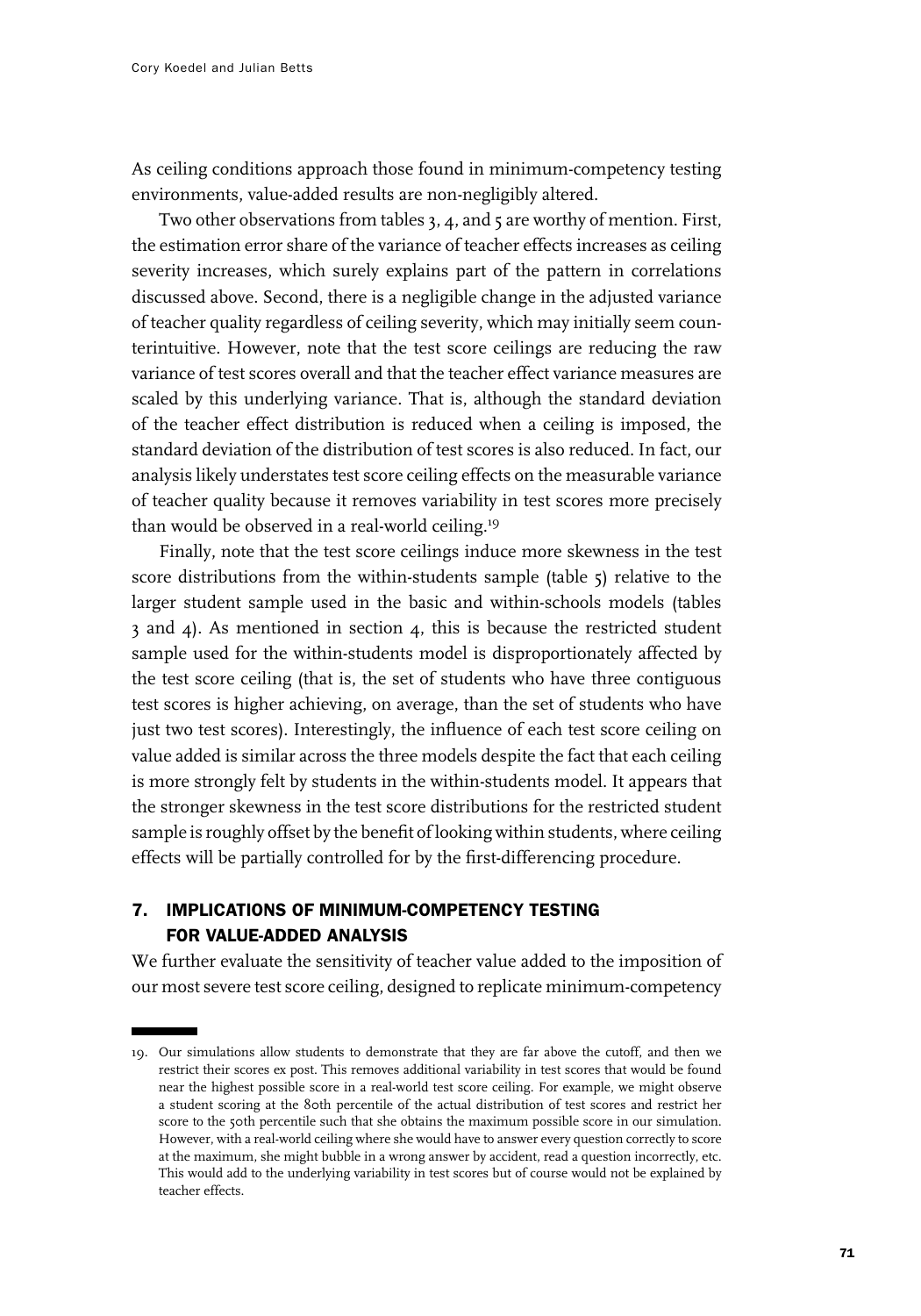Table 6. Transition Matrices Documenting the Stability of Teachers' Value-Added Rankings, by Quintile, before and after the Minimum-Competency Equivalent Ceiling Is Imposed

| 1<br>$\overline{2}$ | $\mathbf{1}$<br>76 | $\overline{2}$ | Ceiling-affected quintile assignments<br>3 | 4            |                                                                                                  |
|---------------------|--------------------|----------------|--------------------------------------------|--------------|--------------------------------------------------------------------------------------------------|
|                     |                    |                |                                            |              |                                                                                                  |
|                     |                    |                |                                            |              | $5$ (best)                                                                                       |
|                     |                    | 17             | 6                                          | $\mathbf{1}$ | $\circ$                                                                                          |
|                     | 22                 | 43             | 25                                         | 10           | $\circ$                                                                                          |
|                     | $\overline{2}$     | 33             | 34                                         | 23           | 8                                                                                                |
| 4                   | $\Omega$           | 7              | 20                                         | 36           | 38                                                                                               |
| $5$ (best)          | $\circ$            | $\overline{a}$ | 14                                         | 30           | 54                                                                                               |
|                     |                    |                |                                            |              |                                                                                                  |
|                     |                    |                |                                            |              |                                                                                                  |
|                     | $\mathbf{1}$       | $\overline{2}$ | 3                                          | 4            | $5$ (best)                                                                                       |
| 1                   | 71                 | 17             | 8                                          | 3            | О                                                                                                |
| $\overline{2}$      | 24                 | 39             | 24                                         | 11           | $\overline{\mathbf{3}}$                                                                          |
| 3                   | $\overline{4}$     | 29             | 33                                         | 21           | 13                                                                                               |
| 4                   | 1                  | 13             | 19                                         | 39           | 28                                                                                               |
| $5$ (best)          | O                  | $\overline{2}$ | 16                                         | 26           | 56                                                                                               |
|                     |                    |                |                                            |              |                                                                                                  |
|                     |                    |                |                                            |              |                                                                                                  |
|                     | $\mathbf{1}$       | $\overline{2}$ | 3                                          | 4            | $5$ (best)                                                                                       |
| $\mathbf{1}$        | 58                 | 24             | 13                                         |              | $\mathbf{1}$                                                                                     |
| $\overline{2}$      | 35                 | 35             | 23                                         | 6            | 1                                                                                                |
| 3                   | 5                  | 21             | 31                                         | 28           | 15                                                                                               |
| 4                   | 3                  | 12             | 17                                         | 37           | 32                                                                                               |
| $5$ (best)          | $\circ$            | 9              | 17                                         | 25           | 49                                                                                               |
|                     | 3                  |                |                                            |              | Ceiling-affected quintile assignments<br>Ceiling-affected quintile assignments<br>$\overline{4}$ |

*Note:* Cells report percentage of teachers in each quintile set.

testing conditions, using transition matrices to compare teacher rankings before and after the test score ceiling transformation. The transition matrices provide an alternative documentation of the correlations reported in the final columns of tables 3, 4, and 5.

To construct the transition matrices, we estimate each model before and after the ceiling is imposed. In each case, we keep the vector of estimated teacher effects and rank them from 1 to J, 1 being the lowest and J being the highest. We divide teachers into quintiles based on their value-added rankings, where quintile 5 teachers are those with the highest value added. The transition matrices compare the stability of these quintile assignments before and after the ceiling is imposed. This type of analysis is particularly relevant in the context of teacher accountability. For example, an accountability system might reward the top 20 percent of teachers and sanction the bottom 20 percent as measured by value added. Our results are reported in table 6 for each of the value-added specifications described in section 4.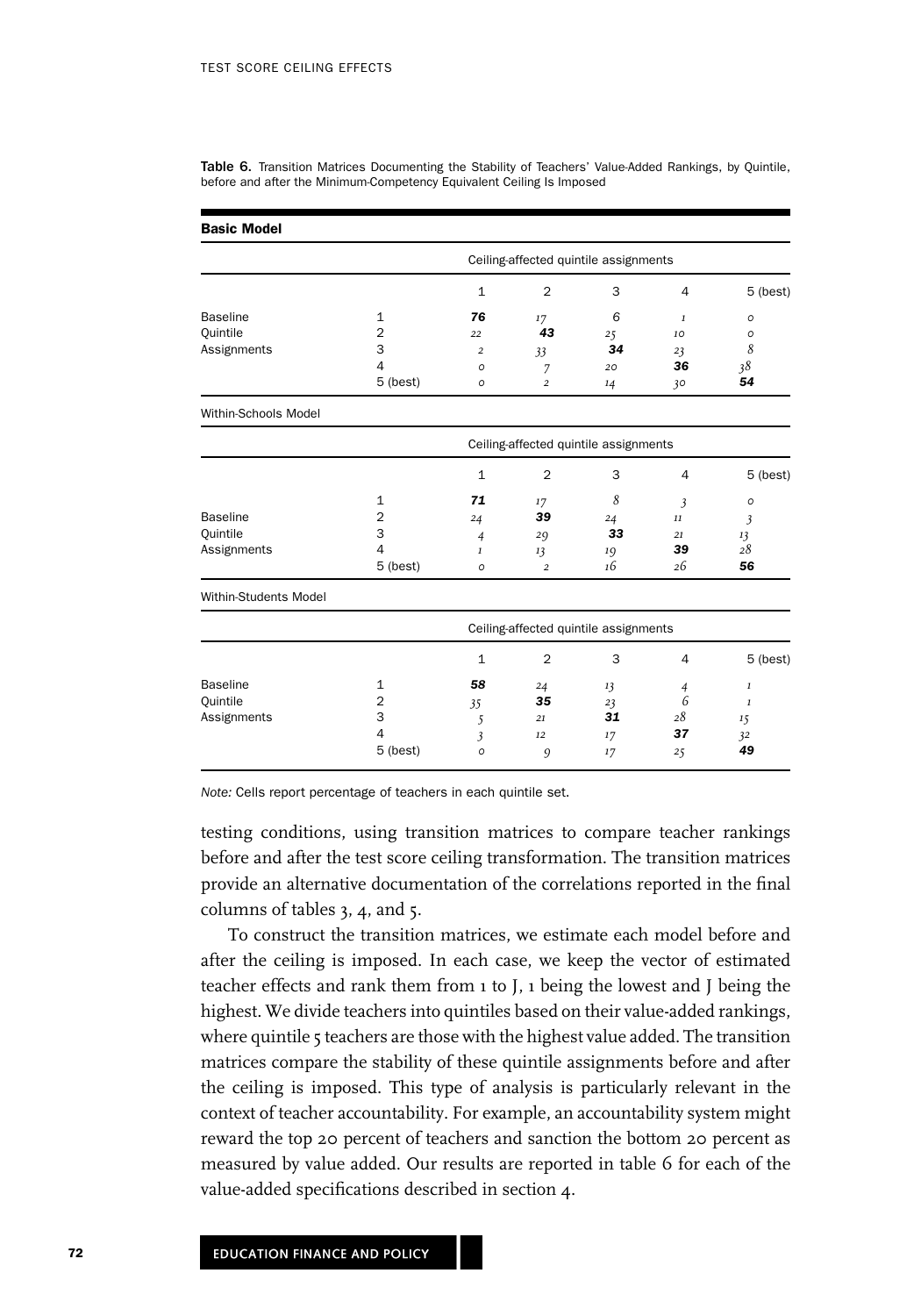The vertical dimension of the transition matrices represents teachers' quintile rankings without the ceiling and the horizontal dimension teachers' rankings after the ceiling is imposed. Each cell in table 6 indicates the percentage of teachers who fall into a given quintile set, where a quintile set is defined by the pair of quintile rankings for a given teacher with and without the ceiling (e. g., the set  $[1,4]$  would indicate a quintile ranking of 1 in the no-ceiling case and a quintile ranking of 4 after the ceiling is imposed). If ceiling effects did not influence value-added rankings, the diagonal entries in table 6 would all equal 100 percent and the off-diagonal entries would all equal zero.

The transition matrices show that ceiling effects alone can significantly influence value-added rankings. For example, across the three models, just 49–56 percent of the teachers who are identified as being in the top 20 percent of the value-added distribution based on students' actual test scores are also identified as being in this group once test scores are transformed. Furthermore, 14–17 percent of these teachers are pushed below the 60th percentile of the distribution of teacher effects.

In an omitted analysis (available upon request), we also consider whether certain types of teachers are helped or harmed in terms of their value-added rankings by minimum-competency testing. The mechanism through which we might expect an effect is student-teacher sorting within and across schools. For example, if teachers with master's degrees teach a disproportionate share of high-achieving students, their value-added rankings will be more adversely affected by test score ceiling effects. Not surprisingly, we find that more qualified teachers, teachers with higher salaries, and teachers who teach at more advantaged schools are harmed by test score ceiling effects in valueadded rankings (the latter result related to the socioeconomic advantage of students across schools, of course, is applicable only in the basic value-added model).

#### **8. ROBUSTNESS OF THE NEGATIVE SKEWNESS MEASURE**

In this section we evaluate the robustness of the negative skewness measure by evaluating whether differentially constructed test score ceilings that produce similar negative skewness have similar implications for value-added results. In particular, we construct a set of soft test score ceilings that are designed to replicate the negative skewness in some of the hard-ceiling simulations and look to see if the soft-ceiling design has different implications for valueadded results. We stress that our analysis here is far from exhaustive—for any given level of negative skewness in a test score distribution, there are literally an infinite number of soft test score ceiling structures that could generate the skewness. We focus on just one possibility here, creating soft test score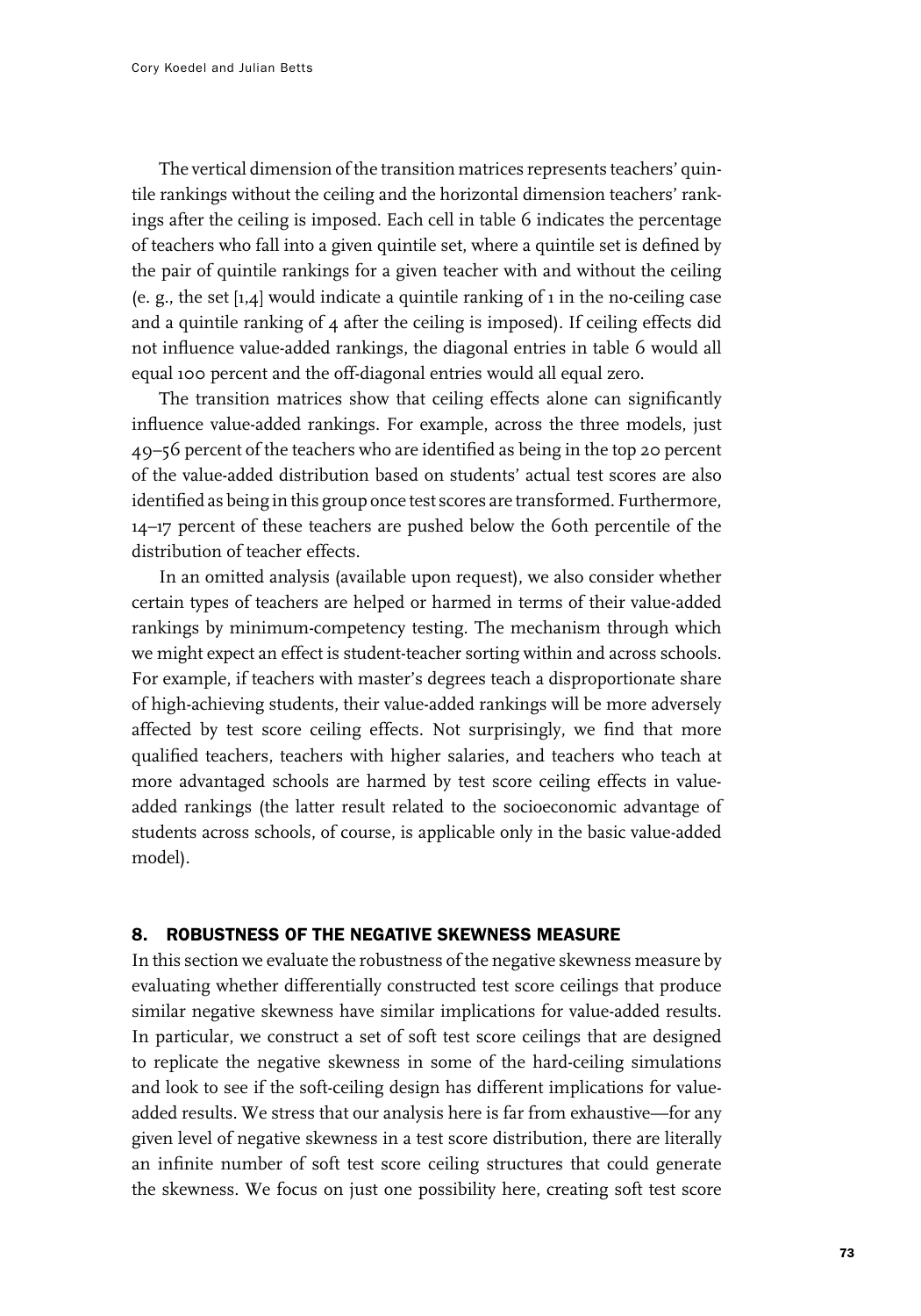|                     | Soft Ceiling 1                                                                                                    | <b>Soft Ceiling 2</b>                                                                                             | <b>Soft Ceiling 3</b>                                                                                             |
|---------------------|-------------------------------------------------------------------------------------------------------------------|-------------------------------------------------------------------------------------------------------------------|-------------------------------------------------------------------------------------------------------------------|
| <b>Description:</b> | <b>Mimics the hard</b><br>ceiling set at the 75th<br>percentile of the<br>fourth-grade test<br>score distribution | <b>Mimics the hard</b><br>ceiling set at the 50th<br>percentile of the<br>fourth-grade test<br>score distribution | <b>Mimics the hard</b><br>ceiling set at the 33rd<br>percentile of the<br>fourth-grade test<br>score distribution |
| $X_1$ :             | $\mathbf{1}$                                                                                                      | 1                                                                                                                 | 1                                                                                                                 |
| $X_2$ :             | $\mathbf{1}$                                                                                                      | 1                                                                                                                 | 0.60                                                                                                              |
| $X_3$ :             | $\mathbf{1}$                                                                                                      | 0.90                                                                                                              | 0.40                                                                                                              |
| $X_4$ :             | $\mathbf{1}$                                                                                                      | 0.70                                                                                                              | 0.20                                                                                                              |
| $X_5$ :             | 0.90                                                                                                              | 0.30                                                                                                              | 0.10                                                                                                              |
| $X_6$ :             | 0.70                                                                                                              | 0.10                                                                                                              | 0.10                                                                                                              |
| $X_7$ :             | 0.50                                                                                                              | 0.10                                                                                                              | $\Omega$                                                                                                          |
| $X_8$ :             | 0.30                                                                                                              | 0                                                                                                                 | $\Omega$                                                                                                          |
| $X_9$ :             | 0.10                                                                                                              | 0                                                                                                                 | $\Omega$                                                                                                          |

Table 7. Soft-Ceiling Simulations Designed to Mimic Hard Ceilings at the 75th, 50th, and 33rd Percentiles of the Distribution of Fourth-Grade Test Scores

ceilings using a spline such that for a student with uncensored test score *Yi* :

$$
\tilde{Y}_i = Y_i, Y_i \leq S_i
$$
\n
$$
\tilde{Y}_i = S_i + X_1(Y_i - S_1), S_i < Y_i \leq S_2
$$
\n
$$
\tilde{Y}_i = S_i + X_1(S_2 - S_1) + X_2(Y_i - S_2), S_2 < Y_i \leq S_3
$$
\n
$$
\vdots
$$
\n
$$
\tilde{Y}_i = S_i + X_1(S_2 - S_1) + X_2(Y_i - S_2) + \ldots + X_n(Y_i - S_n), Y_i > S_{n-1}
$$
\n(4)

In equation 4,  $\tilde{Y}_i$  is the transformed score for student *i*,  $S_n > S_{n-1} > \ldots > S_1$ where the  $S_i$ ,  $j = 1, \ldots, n$  represent the test score levels at which the *n* knots appear, and  $1 \geq X_1 \geq X_2 \geq \ldots X_{n-1} \geq X_n$ , meaning that the test score ceiling is nondecreasing in severity as students' test scores rise. Specifically, we define *Sn* as the score at the *n*th decile of the fourth-grade test score distribution for these simulations. For student *i*, whose score falls between  $S_2$  and  $S_3$ , her transformed score can be written (where  $Y_i$  is her observed test score):

$$
\tilde{Y}_i = S_1 + X_1(S_2 - S_1) + X_2(Y_i - S_2). \tag{5}
$$

We generate three soft test score ceilings using this basic structure. These ceilings are designed to produce skewnesss in the distributions of test scores comparable to those from our hard-ceiling simulations imposed at the 75th, 50th, and 33rd percentiles. Table  $7$  displays the  $X_n$  vectors for each of these three ceilings.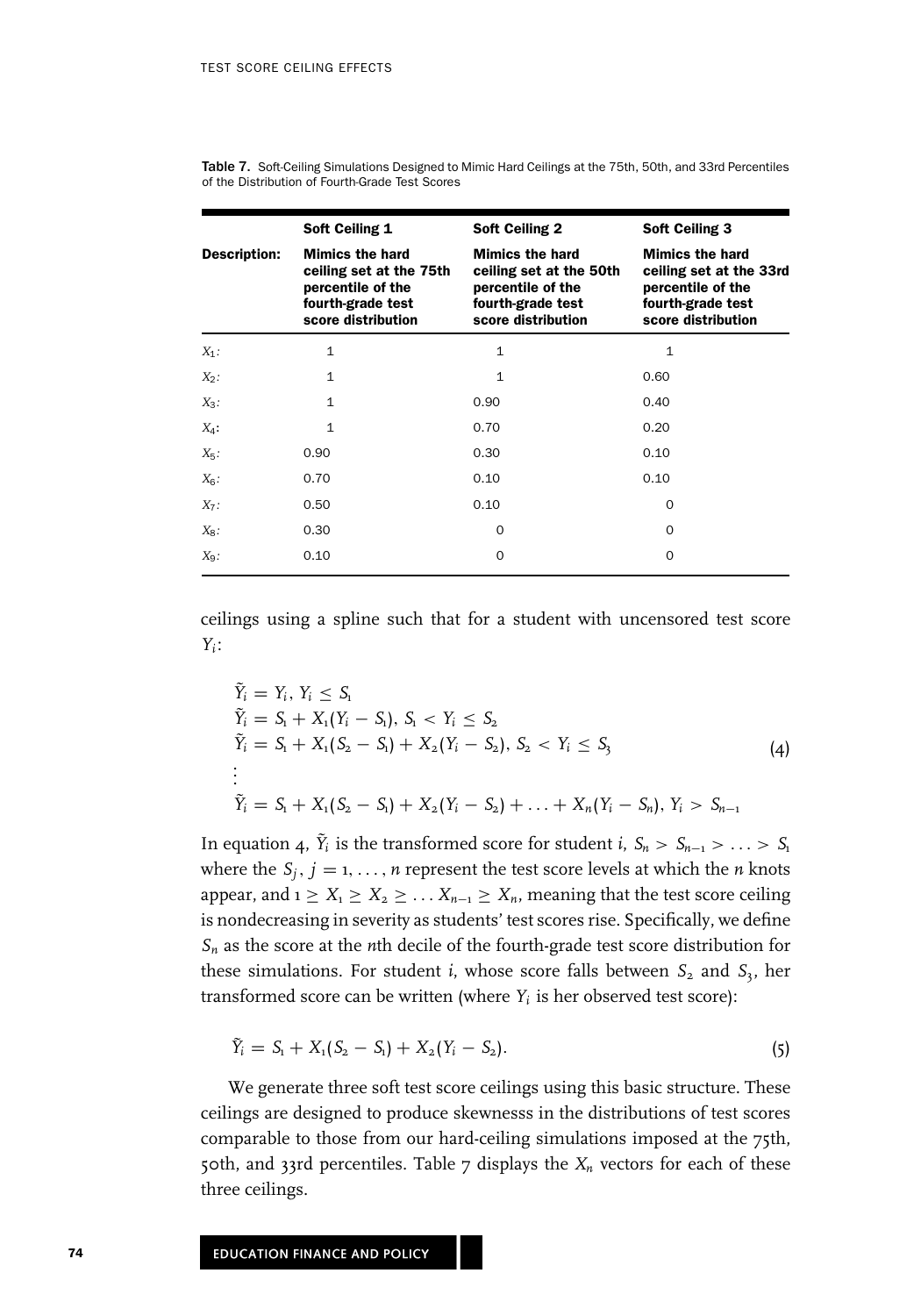Table 8 displays the effects of the three soft ceilings on value-added estimates from each of the three models discussed in section 4. The results are comparable to those in columns 6, 7, and 8 in tables 3, 4, and 5. Although the effects of the soft ceilings are slightly more mild than those from their hard-ceiling counterparts, the results suggest that similarly skewed test score distributions have similar implications for value-added estimation.

#### **9. THE MODEL MISSPECIFICATION PROBLEM**

Finally, we explicitly consider the model-misspecification problem, which has partly driven our results thus far. A least-squares approach (and variants thereof), which is typically used in the value-added literature, will be misspecified when there is a test score ceiling because the ceiling acts as a data censor. When ceiling effects are severe, the misspecification problem will be amplified.

In theory one could estimate a censored-data model, such as a Tobit model, to correct this misspecification. However, as a practical matter, there are three complications that arise with respect to resolving the model misspecification problem in the value-added context where a test score ceiling is detected. First, the censor points in a real-world test score ceiling will be unknown; in fact, discontinuous censor points may not even exist. Evidence from Carson and Sun (2007) suggests that misidentifying the censor points will produce substantially biased estimates of the model parameters, meaning that "guessing" at the censor points based on some observed distribution of scores is unlikely to resolve the problem.<sup>20</sup>

A second complication of data censoring in the value-added context is that both current and lagged scores are likely to be censored. In the general VAM, this means that an independent variable will be censored in addition to the dependent variable. The gain score framework does not solve this problem because the censoring in a gain score model is ill defined (censored gains will be zero or near zero, but noncensored gains can also be zero, near zero, or even negative). Although dependent-variable data censoring has received considerable attention in research, there is a much smaller literature that considers independent-variable data censoring. Austin and Brunner (2003) and Austin and Hoch (2004) provide maximum likelihood estimation (MLE) solutions to the independent-variable censoring problem with a known censor point, but their solutions are sensitive to an assumption about the joint

<sup>20.</sup> There has been some work in the econometrics literature that looks at data censoring when the censor points are unknown, but this literature is inapplicable to the case of a test score ceiling because a key assumption required to overcome the unknown censoring process is that the censoring is independent of the underlying value of the censored variable (see Chen 2002; Gørgens and Horowitz 1999). This assumption obviously does not apply when the dependent variable, the test score, is subject to a ceiling effect.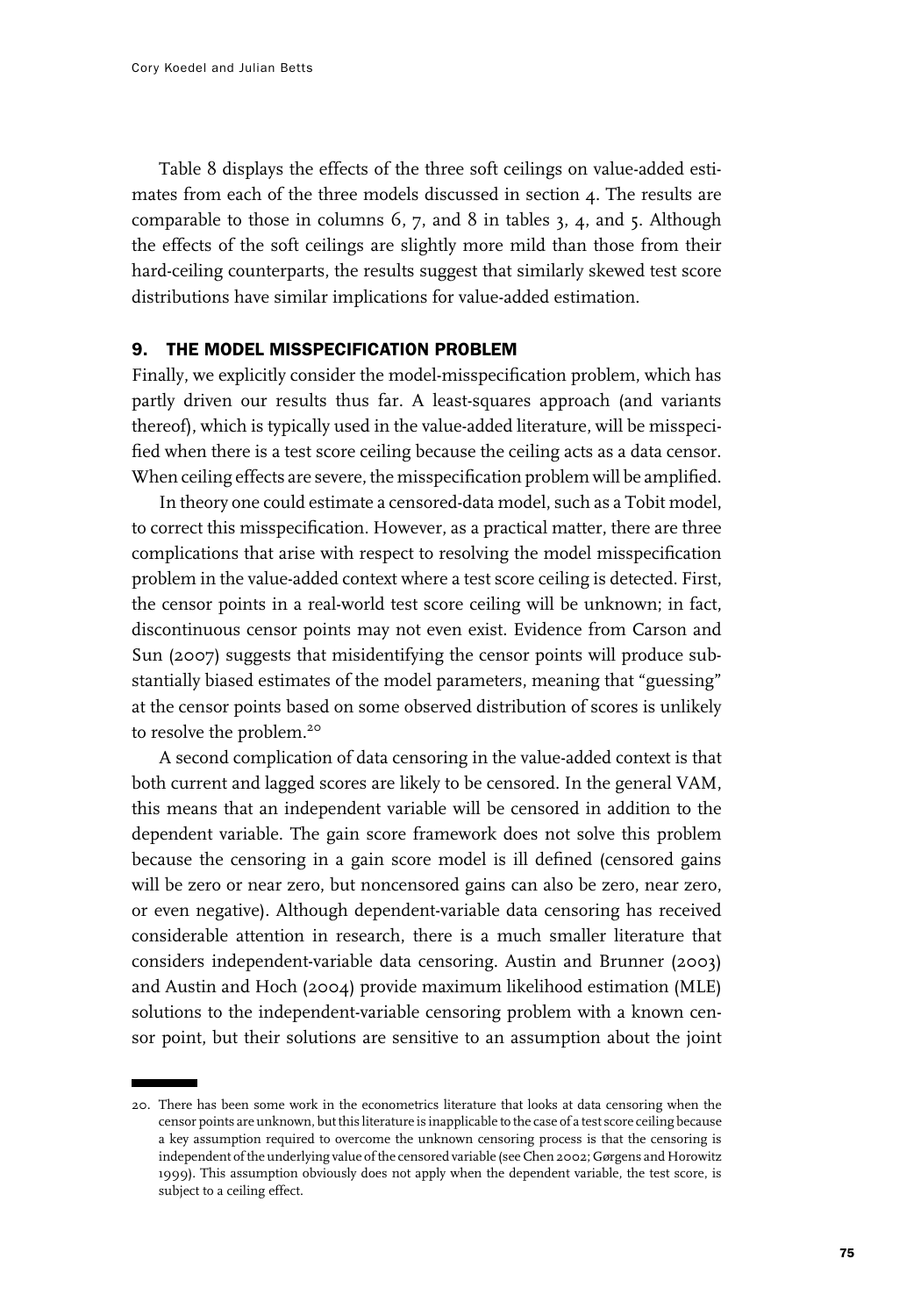|                                                                              |                    | <b>Basic Model</b> |                    |                    | Within-Schools Model |                                |                    | Within-Students Model |                        |
|------------------------------------------------------------------------------|--------------------|--------------------|--------------------|--------------------|----------------------|--------------------------------|--------------------|-----------------------|------------------------|
| Soft Ceiling Number (from table 7                                            | ਚੁ                 | ତ୍ର                | ල                  | ਰੁ                 | ତ୍ର                  | ම                              | ਰੁ                 | ତ୍ର                   | $\widehat{\mathbf{e}}$ |
| Comparable to hard ceiling imposed at                                        | percentile<br>75th | percentile<br>50th | percentile<br>33rd | percentile<br>75th | percentile<br>50th   | percentile<br>33 <sub>rd</sub> | percentile<br>75th | percentile<br>50th    | percentile<br>33rd     |
| Share of fourth-grade students at highest score (%)                          | 0.04               | 22.40              | 30.10              | 0.04               | 22.40                | 30.10                          | 0.04               | 22.40                 | 30.10                  |
| Skewness of period t score distribution                                      | $-0.62$            | $-1.30$            | $-1.96$            | $-0.62$            | $-1.30$              | $-1.96$                        | $-0.77$            | $-1.55$               | $-2.30$                |
| noibuc<br>Skewness of period (t - 1) score distrib                           | $-0.34$            | $-0.84$            | $-1.35$            | $-0.34$            | $-0.84$              | $-1.35$                        | $-0.45$            | $-1.04$               | $-1.64$                |
| Skewness of period (t - 2) score distribution                                | ≸                  | ≸                  | ≸                  | ≸                  | ≸                    | ≸                              | $-0.07$            | $-0.35$               | $-0.26$                |
| value-added estimates and baseline<br>Correlation between ceiling-restricted | 0.96               | 0.88               | 0.82               | 0.95               | 0.86                 | 0.77                           | 0.94               | 0.84                  | 0.74                   |
| Estimation error share of variance of<br>teacher fixed effects               | 0.12               | 0.16               | 0.20               | 0.27               | 0.34                 | 0.40                           | 0.36               | 0.43                  | 0.46                   |
| Unadjusted effect size of teacher quality                                    | 0.25               | 0.26               | 0.26               | 0.28               | 0.28                 | 0.30                           | 0.30               | 0.32                  | 0.35                   |
| Adjusted effect size of teacher quality                                      | 0.24               | 0.23               | 0.23               | 0.24               | 0.24                 | 0.23                           | 0.24               | 0.24                  | 0.26                   |

Table 8. Soft-Ceiling Results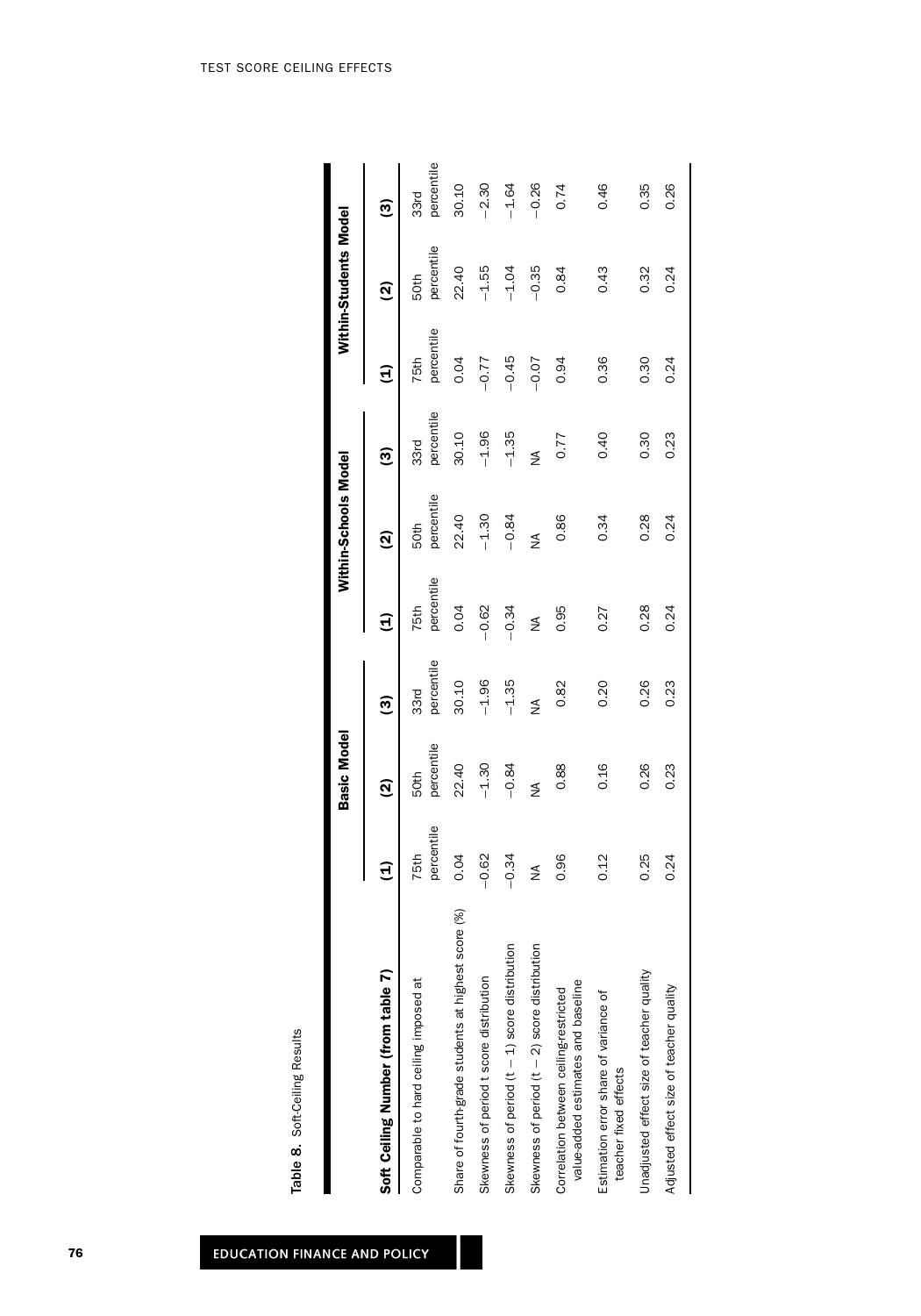distribution of the independent variables. Where possible, even these authors strongly recommend circumventing the censoring problem altogether by obtaining uncensored data or, if the sample size permits, restricting the analysis only to uncensored observations.<sup>21</sup>

A third complication in the context of teacher value added is that as the data censoring gets more severe, more and more teachers teach fewer and fewer students whose scores are not censored. At extreme ceiling severities, some teachers do not teach *any* students whose scores are not censored. Clearly, as a larger fraction of the student population's scores are censored, inference for more and more teacher effects becomes unreliable. Thus, where ceiling effects are mild and the misspecification issue has little bearing on the results, a model that appropriately treats the censored data could in principle be informative for most, if not all, of the teacher effects. However, as ceiling effects become increasingly severe, and therefore the data-censoring correction would be most useful, the estimates for more and more teachers become uninformative.

Overall, these three issues suggest that a statistical solution to the misspecification problem, although theoretically possible, is unlikely to be successful. If a severe test score ceiling is detected, the most reasonable solution is to find a different testing instrument. The results from this analysis can be useful for determining whether a test score ceiling is sufficiently severe such that an alternative test should be considered.

Despite these practical difficulties, as a thought experiment it may be of interest to identify the separate impacts of lost information and model misspecification on value-added results. In table 9, we briefly evaluate this question at the level of school effects (for our baseline sample of fourthgrade students) using a basic Tobit model.<sup>22</sup> We focus on school effects to circumvent the problem that at the teacher level, some teachers teach only students with censored scores in the most severe ceiling simulations (where this analysis is most interesting). In all schools, there are at least some students

<sup>2</sup>1. Whereas thus far we have treated ceiling effects as a "problem" for value-added estimation, an alternative view is that ceiling effects simply signify a shift in the objective function of administrators toward helping students whose scores are not affected by the ceiling. In such cases, modeling student achievement only for students whose scores are below the ceiling, if such a ceiling can be reasonably identified, will be a viable option. However, if school administrators do not want to shift disproportionate weight to low-achieving students in teachers' value-added estimates, the ceiling problem resurfaces.

<sup>22.</sup> Unlike ordinary least squares (OLS), heteroskedasticity in the case of Tobit implies inconsistency in the coefficient estimates, and there is substantial heteroskedasticity here. There is some argument in the literature as to how important this is as a practical matter (see, for example, Arabmazar and Schmidt 1981; Brown and Moffitt 1983; Hurd 1979), but in our case a Tobit that directly models the heteroskedasticity in the data performs worse than a simple Tobit. We can only speculate as to the cause in our context—one possibility is that in the heteroskedastic Tobit, the large number of (sometimes imprecisely) estimated heteroskedasticity parameters upon which the parameter estimates of interest are based may be problematic.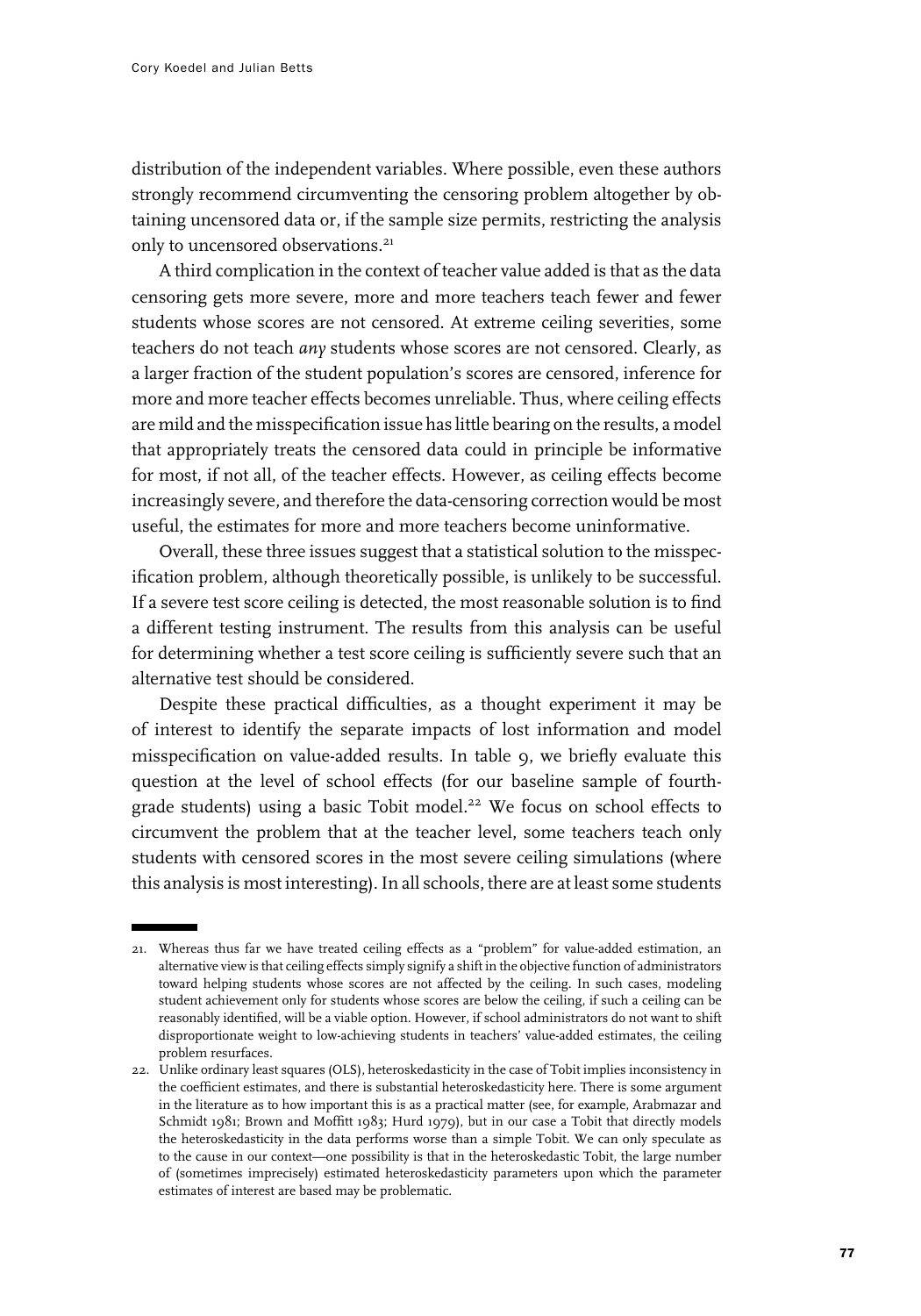|                                                                                                    | (1) <sup>a</sup> | (2)  | (3)  | (4)  | (5)  | (6)  | (7)                                                     | (8)  |
|----------------------------------------------------------------------------------------------------|------------------|------|------|------|------|------|---------------------------------------------------------|------|
| Percentile of fourth-grade test score<br>distribution where ceiling is set                         | 99.96            | 97   | 95   | 90   | 85   | 75   | 50                                                      | 33   |
| Skewness of period t score distribution                                                            |                  |      |      |      |      |      | $0.17 - 0.02 - 0.07 - 0.25 - 0.37 - 0.64 - 1.31 - 2.00$ |      |
| Skewness of period $(t - 1)$ score<br>distribution (not censored)                                  | 0.25             | 0.25 | 0.25 | 0.25 | 0.25 | 0.25 | 0.25                                                    | 0.25 |
| Correlation between ceiling-restricted<br>value-added estimates estimated by<br>OLS and baseline   |                  | 1.00 | 1.00 | 0.99 | 0.98 | 0.95 | 0.86                                                    | 0.78 |
| Correlation between ceiling-restricted<br>value-added estimates estimated by<br>Tobit and baseline |                  | 1.00 | 1.00 | 1.00 | 0.99 | 0.99 | 0.95                                                    | 0.90 |

Table 9. Test Score Ceiling Effects on Value-Added Results for School-Level Effects (*N* = 116): Tobit versus OLS

aColumn 1 shows results from the no-ceiling baseline.

below the cutoff in all of our simulations. In addition, we avoid the added complication of independent-variable data censoring by censoring only current scores (in practice this has a negligible effect on results). Although our partial censoring approach to estimating school effects is not directly comparable to the preceding analysis, it provides a straightforward setting in which to evaluate separately the information loss and model misspecification components of test score ceiling effects. For brevity, table 9 reports only the correlations of school effects across models. In our school effect models we control for the studentlevel covariates documented in table 1 (that is, we replace the vector of teacher indicator variables with a vector of school indicator variables in the basic VAM).

Table 9 shows that the Tobit specification improves model performance, and substantially so. For example, even in the minimum-competency equivalent simulation where a significant amount of test score information is lost, modeling the censored data dramatically improves performance. Although the correlation between the baseline school effects and the ceiling-influenced school effects is still far from one in the most severe ceiling simulation, it is much improved (going from 0.78 to 0.90). This exercise suggests that the model misspecification problem is an important contributor to the ceiling effect distortions documented in our primary analysis.

#### **10. CONCLUDING REMARKS**

In the current climate of proficiency-based educational reform, test score ceilings are likely to be increasingly common. We evaluate the extent to which ceiling effects influence the estimation of teacher value added. There are two mechanisms by which ceiling effects distort value-added results. First, most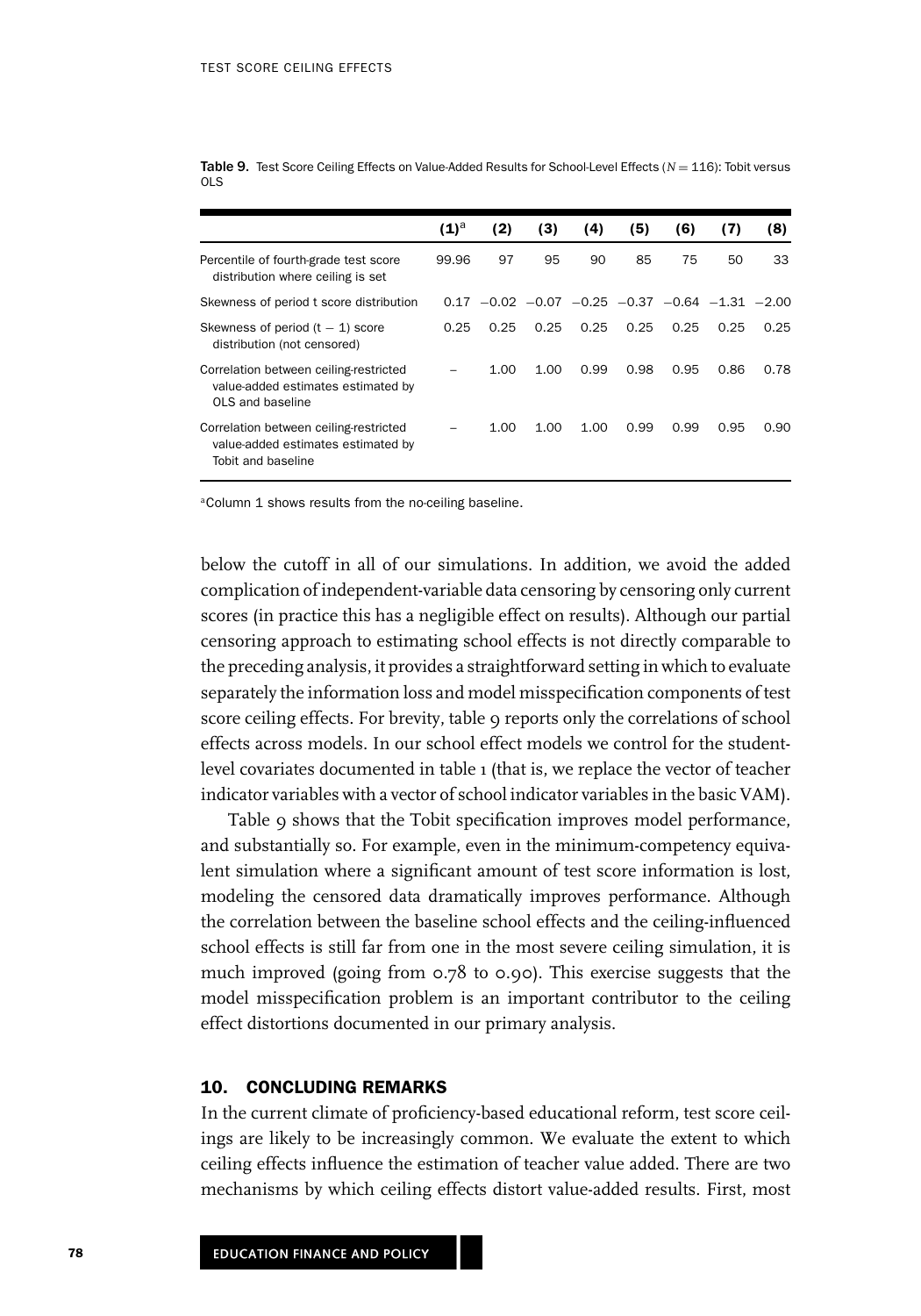straightforwardly, a test score ceiling represents lost information about student learning. Second, a ceiling generally results in model misspecification. Although in theory this latter issue can be resolved by properly modeling the censored data, in practice a statistical solution to the data-censoring problem is unlikely to be feasible.

Our analysis properly treats the test score ceiling problem as a combination of these two distortionary influences. Overall, our findings are generally encouraging—given a wide range of test score ceiling conditions, some of which might be casually identified as severe, value-added estimates are only negligibly affected. However, researchers and policy makers should be concerned when working in minimum-competency or proficiency-based testing environments. We show that ceiling conditions in such environments can significantly alter value-added assessments for individual teachers.

The authors thank Andrew Zau and many administrators at the San Diego Unified School District, in particular Karen Bachofer and Peter Bell, for helpful conversations and assistance with data issues. We also thank Dale Ballou, Julie Cullen, Nora Gordon, Shawn Ni, and Yixiao Sun for their useful comments and suggestions, and the Spencer Foundation and the National Center for Performance Incentives for research support. The underlying project that provided the data for this study has been funded by a number of organizations including the William and Flora Hewlett Foundation, the Public Policy Institute of California, the Bill and Melinda Gates Foundation, the Atlantic Philanthropies, and the Girard Foundation. None of these entities has funded the specific research described here, but we warmly acknowledge their contributions to the work needed to create the database underlying the research.

#### **REFERENCES**

Aaronson, Daniel, Lisa Barrow, and William Sander. 2007. Teachers and student achievement in the Chicago public high schools. *Journal of Labor Economics* 25: 95–135.

Anderson, T. W., and Cheng Hsiao. 1981. Estimation of dynamic models with error components. *Journal of the American Statistical Association* 76: 598–609.

Arabmazar, Abbas, and Peter Schmidt. 1981. Further evidence on the robustness of the Tobit estimator to heteroskedasticity. *Journal of Econometrics* 17: 253–58.

Austin, Peter C., and Lawrence J. Brunner. 2003. Type I error inflation in the presence of a ceiling effect. *American Statistician* 57: 97–104.

Austin, Peter C., and Jeffrey S. Hoch. 2004. Estimating linear regression models in the presence of a censored independent variable. *Statistics in Medicine* 23: 411–29.

Betts, Julian, Andrew Zau, and Lorien Rice. 2003. *Determinants of student achievement: New evidence from San Diego*. San Francisco: Public Policy Institute of California.

Brown, Charles, and Robert Moffitt. 1983. The effect of ignoring heteroscedasticity on estimates of the Tobit model. NBER Technical Working Paper No. 27.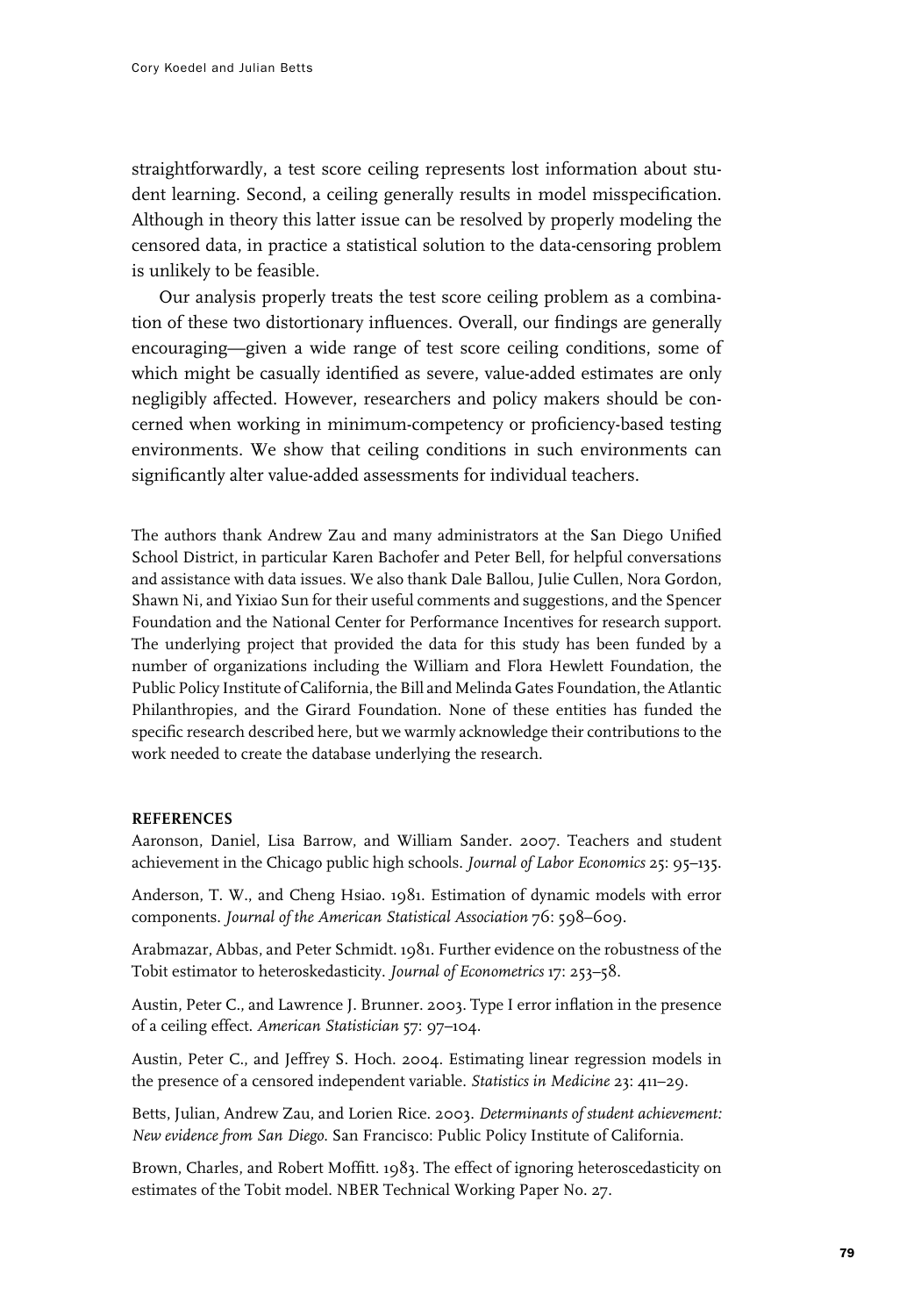Carson, Richard T., and Yixiao Sun. 2007. The Tobit model with a non-zero threshold. *Econometrics Journal* 10: 488–502.

Chen, Songhian. 2002. Rank estimation of transformation models. *Econometrica* 70: 1683–97.

Cullen, Julie Berry, and Susanna Loeb. 2004. School finance reform in Michigan: Evaluating Proposal A. In *Helping children left behind: State aid and the pursuit of educational equity,* edited by John Yinger, pp. 215–50. Cambridge, MA: MIT Press.

Gørgens, Tue, and Joel L. Horowitz. 1999. Semiparametric estimation of a censored regression model with an unknown transformation of the dependent variable. *Journal of Econometrics* 90: 155–91.

Hanushek, Eric, John Kain, Daniel O'Brien, and Steven Rivkin. 2005. The market for teacher quality. NBER Working Paper No. 11154.

Harris, Douglas, and Tim R. Sass. 2006. Value-added models and the measurement of teacher quality. Unpublished paper, Florida State University.

Hurd, Michael. 1979. Estimation in truncated samples when there is heteroskedasticity. *Journal of Econometrics* 11: 247–58.

Ingersoll, Gary M., James P. Scamman, and Wayne D. Eckerling. 1989. Geographic mobility and student achievement in an urban setting. *Educational Evaluation and Policy Analysis* 11: 143–49.

Kane, Thomas, and Douglas Staiger. 2002. The promise and pitfalls of using imprecise school accountability measures. *Journal of Economic Perspectives* 16: 91–114.

Koedel, Cory. 2009. An empirical analysis of teacher spillover effects in secondary school. *Economics of Education Review* 28(6): 682–92.

Koedel, Cory, and Julian R. Betts. 2007. Re-examining the role of teacher quality in the educational production function. Working Paper No. 0708, University of Missouri, Columbia.

Koedel, Cory, and Julian R. Betts. Forthcoming. Does student sorting invalidate valueadded models of teacher effectiveness? An extended analysis of the Rothstein critique. *Education Finance and Policy*.

Lockwood, J. R., Daniel F. McCaffrey, Laura S. Hamilton, Brian Stecher, Vi-Nhuan Le, and Jose Felipe Martinez. 2007. The sensitivity of value-added teacher effect estimates to different mathematics achievement measures. *Journal of Educational Measurement* 44: 47–67.

Nye, Barbara, Spyros Konstantopoulos, and Larry V. Hedges. 2004. How large are teacher effects? *Educational Evaluation and Policy Analysis* 26: 237–57.

Podgursky, Michael J., and Mathew G. Springer. 2007. Teacher performance pay: A survey. *Journal of Policy Analysis and Management* 26: 909–50.

Roberts, Sarah Jane. 1978. Test floor and ceiling effects. ESEA Title I evaluation and reporting system. Mountain View, CA: RMC Research Corporation.